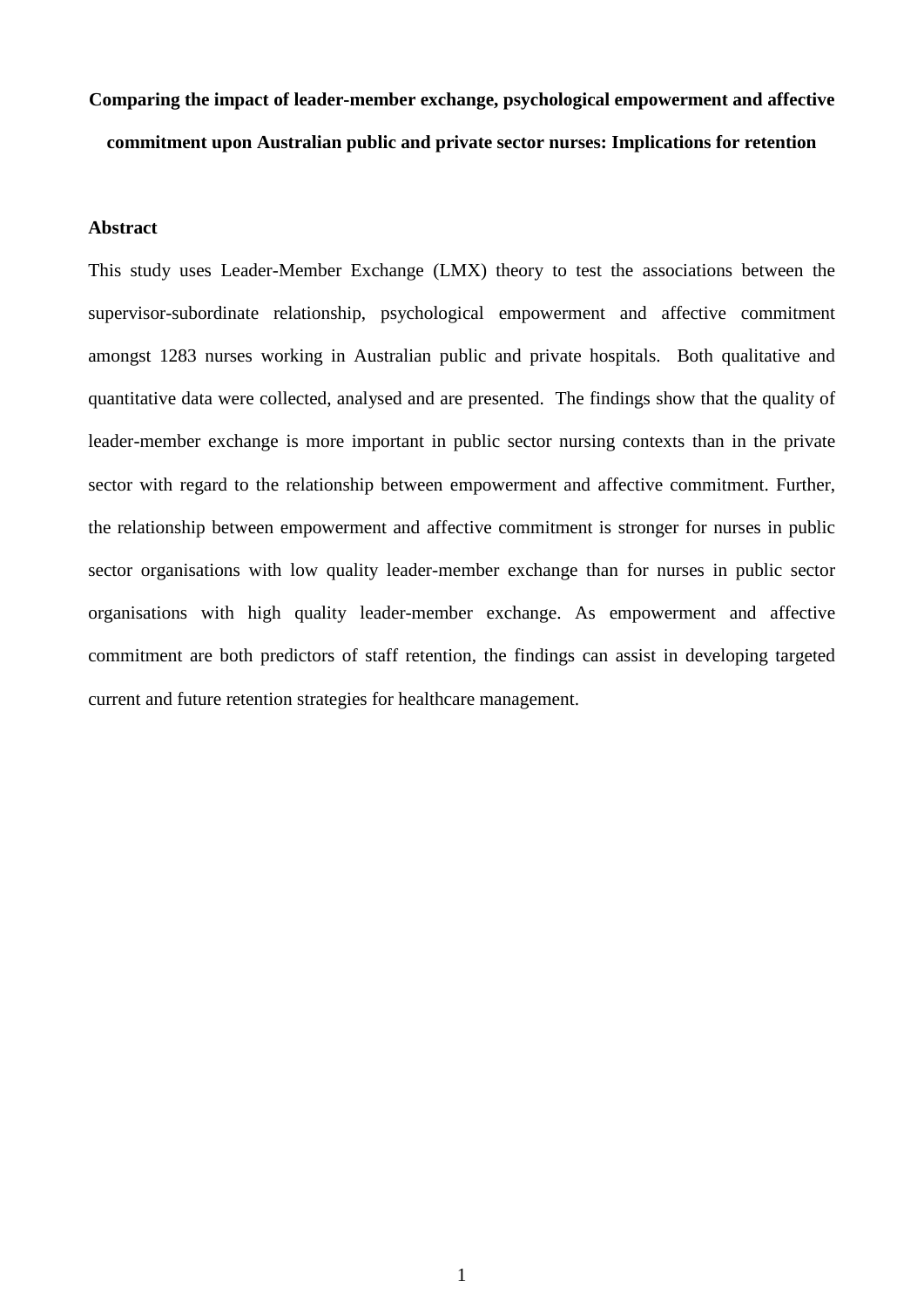**Comparing the impact of leader-member exchange, psychological empowerment and affective commitment upon Australian public and private sector nurses: Implications for retention**

# **Introduction**

Australia faces a three percent shortage of practicing registered nurses (AIHW, 2004), equivalent to 10,000 nurses, just to meet present demand (Chang, 2000). Approximately one-quarter of Australian nurses currently work in other occupations (ABS, 2005). Moreover, Australian female workers tend to retire early at an average age of 47 years (ABS, 2009). The situation is likely to become increasingly critical because two thirds of Australian nurses are currently aged between 45 and 65 years and there is a trend towards older nurses retiring early (Sutton, Bell and Narz, 2007). This nursing shortage negatively impacts on the health of Australians because it affects both patient and nurse outcomes (Rafferty, Clarke, Coles, Ball and James, 2007). Research suggests that the main factors affecting the supply of nurses include an aging population, inadequate numbers attracted to the profession and high turnover (Buchan and Calman, 2004; Buerhaus, Staiger and Auerbach, 2007; Schofield and Beard, 2005). Notably, management scholars have identified an effective supervisor-subordinate relationship as the factor most likely to improve nurse commitment and retention (Cohen, 2006; Taunton, Boyle and Woods, 1997). Consequently, new knowledge about the impact of supervisor-nurse relationships upon nurses' commitment is important for healthcare management.

 A useful lens for examining the impact of supervisor-subordinate relationships is the leadermember exchange theory (LMX). This theory argues that supervisors manage their employees differently, leading to different outcomes from different groups of employees. Over time, the quality of these "social exchanges" leads to a diverse quality of relationships between supervisors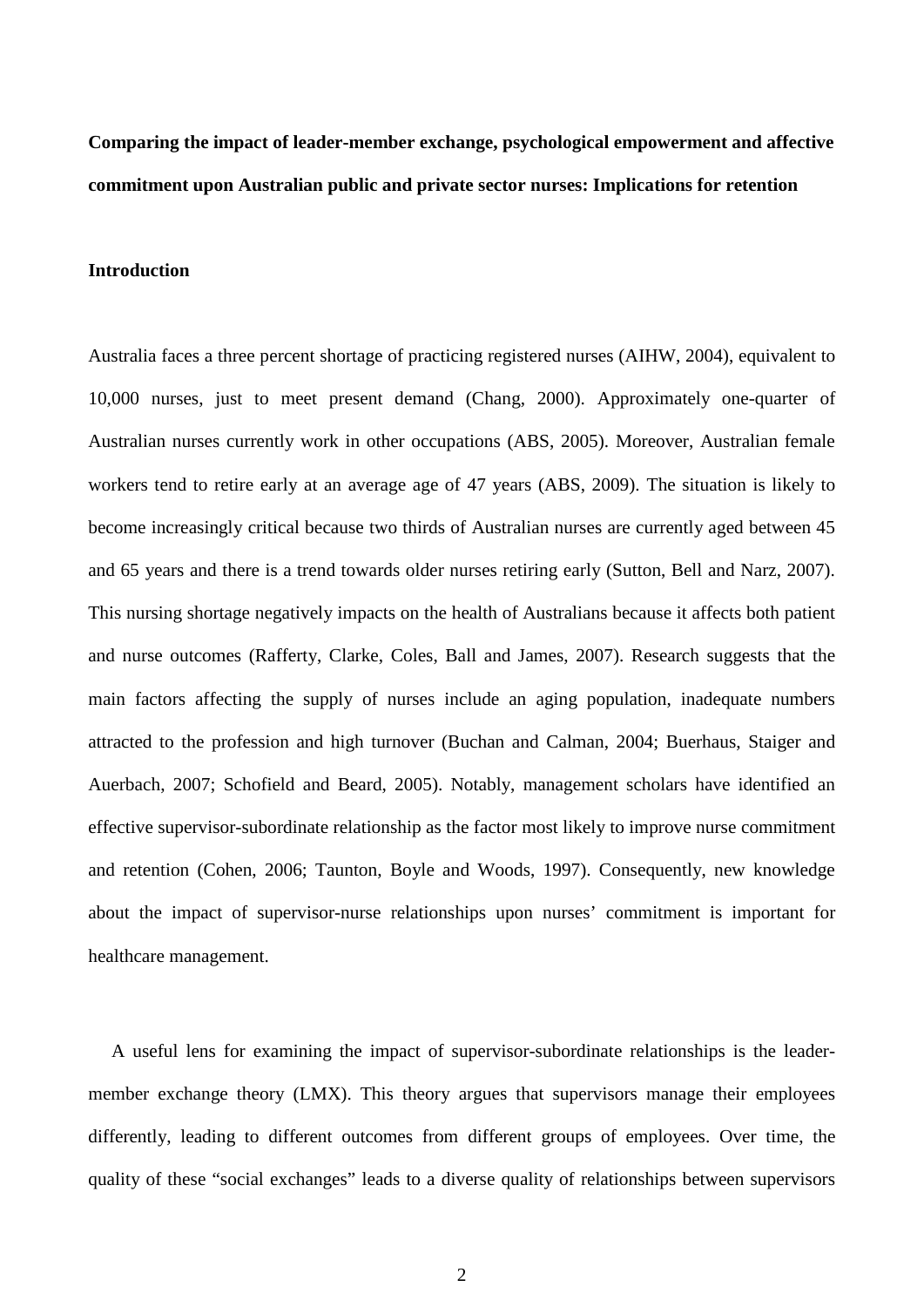and subordinates. Effective (high quality) LMX relationships are characterised by high levels of mutual support, trust and respect (Gerstner and Day 1997; Mueller and Lee 2002). LMX captures the impact of employee perceptions of support from their supervisors, and this may prove valuable for examining the impact of the supervisor-nurse relationship upon psychological empowerment and affective commitment, which are often associated with intention to leave. In this study, we focus on the relationships between nurse unit managers and their subordinates.

 The healthcare sector has undergone significant downsizing and re-engineering, including eliminating nursing positions, and consequently changing the nature and substance of nursing and nurse management (Bolton, 2001; 2002; 2004; Buchanan and Considine, 2002; Upenieks, 2003). While there are studies examining the impact of these changes upon nurses generally, there is a dearth of literature comparing nurses' experiences in public and private hospital settings. This is important because the public sector has undergone 30 years of reform in management practices in OECD countries such as United Kingdom, Australia and New Zealand (Bolton, 2003; Pollitt, 1995). In particular, public sector nurses have been affected by changes in supervision practices resulting from an increase in managerial prerogative and organisational controls aimed at restricting nurses' empowerment at the workplace (Kirkpatrick, Ackroyd and Walker, 2004). There is also a perception that private sector hospitals are better at attracting and retaining nurses than public hospitals (Mrayyan, 2005). It is therefore expected that public sector nurses will experience lower perceptions of psychological empowerment compared with private sector nurses. However, no studies have been undertaken to confirm this, nor has research examined the consequences of findings on affective commitment. Therefore, in this paper we examine the relationship between LMX, psychological empowerment and affective commitment, as well as compare these relationships across ten private and public sector hospitals.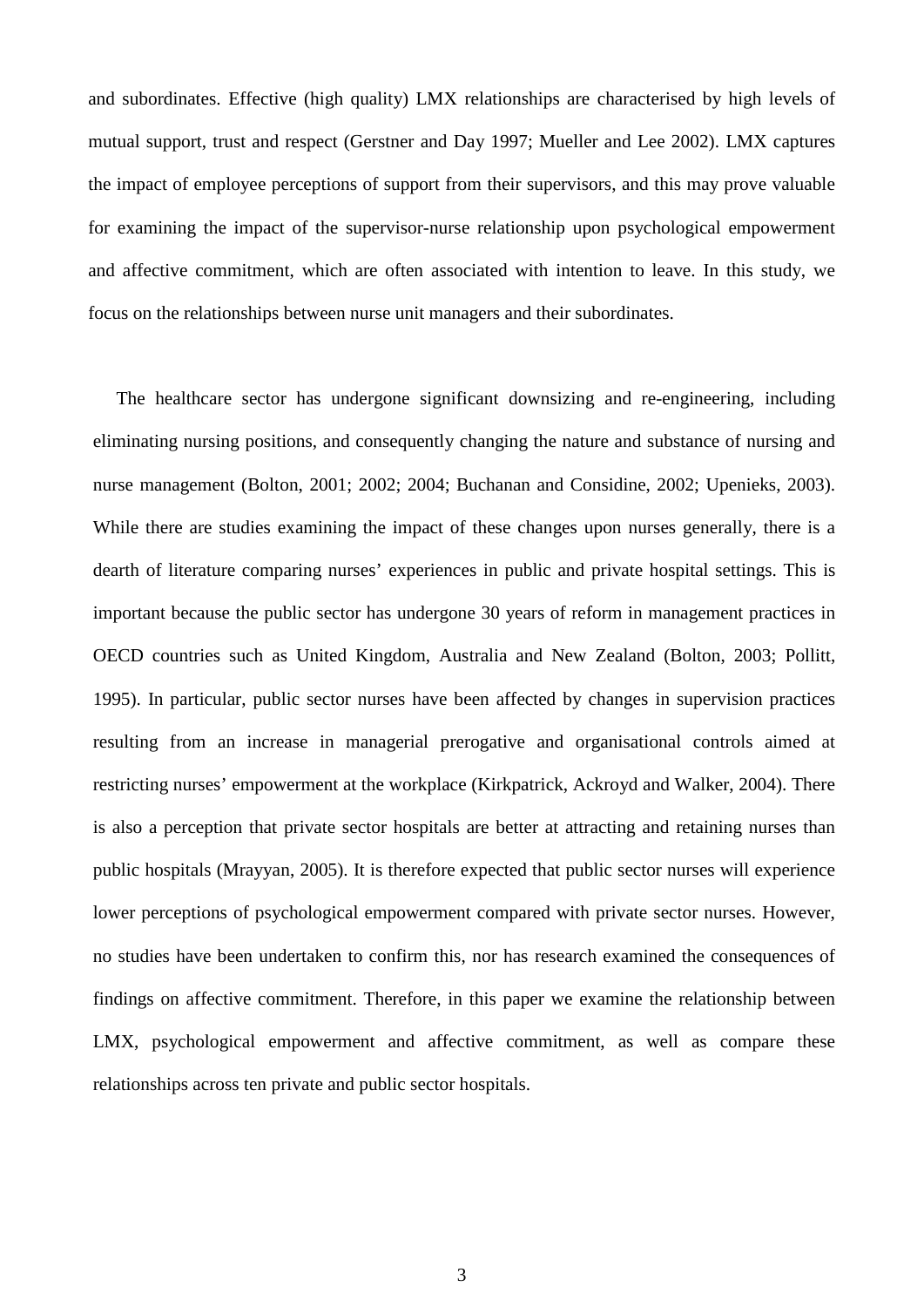This paper has four parts. The first part provides a targeted review of the literature from which the hypotheses emerge. The second part describes the sample and methods to test the hypotheses. The third part reports the results, while the fourth part includes the discussion section to identify pattern-matching with relevant past research, plus the implications for hospital managers, followed by the conclusion.

#### **Leader-Member Exchange (LMX) Theory**

LMX theory argues that high quality supervisor-subordinate relationships are characterised by high levels of mutual support, trust and respect, including access to information and participation in decision-making. Such high quality supervisor-subordinate relationships result in employees who can undertake and complete tasks quicker and can solve work-related problems more efficiently and effectively compared with employees in low quality relationships (Gerstner and Day, 1997; Mueller and Lee, 2002). It is likely that employees in high quality supervisor-subordinate relationships will also have access to relevant information and resources, as well as, an empowering relationship, because supervisors allocate increased levels of organisational resources (time) towards them (Sparrowe and Linden, 1997). Basu and Green (1995) argue that the supervisors and their organisations may benefit because employees who are dedicated often demonstrate creativity and enterprise in the workplace and have increased esteem and loyalty to their supervisor and organisation. High quality supervisor-subordinate relationships are likely to encourage supervisors to delegate decision-making and power to their subordinates. In contrast, low quality relationships result in employees who tend to have poor levels of information-sharing and involvement in decision-making and in turn, lower levels of perceived empowerment (Wayne, Shore and Linden 1997; Yrie, Hartman, and Galle, 2003).

LMX theory suggests that the ideal situation is that all employees experience high quality 'social exchanges'. Workplace relationships are especially vital for women (Shacklock, Brunetto and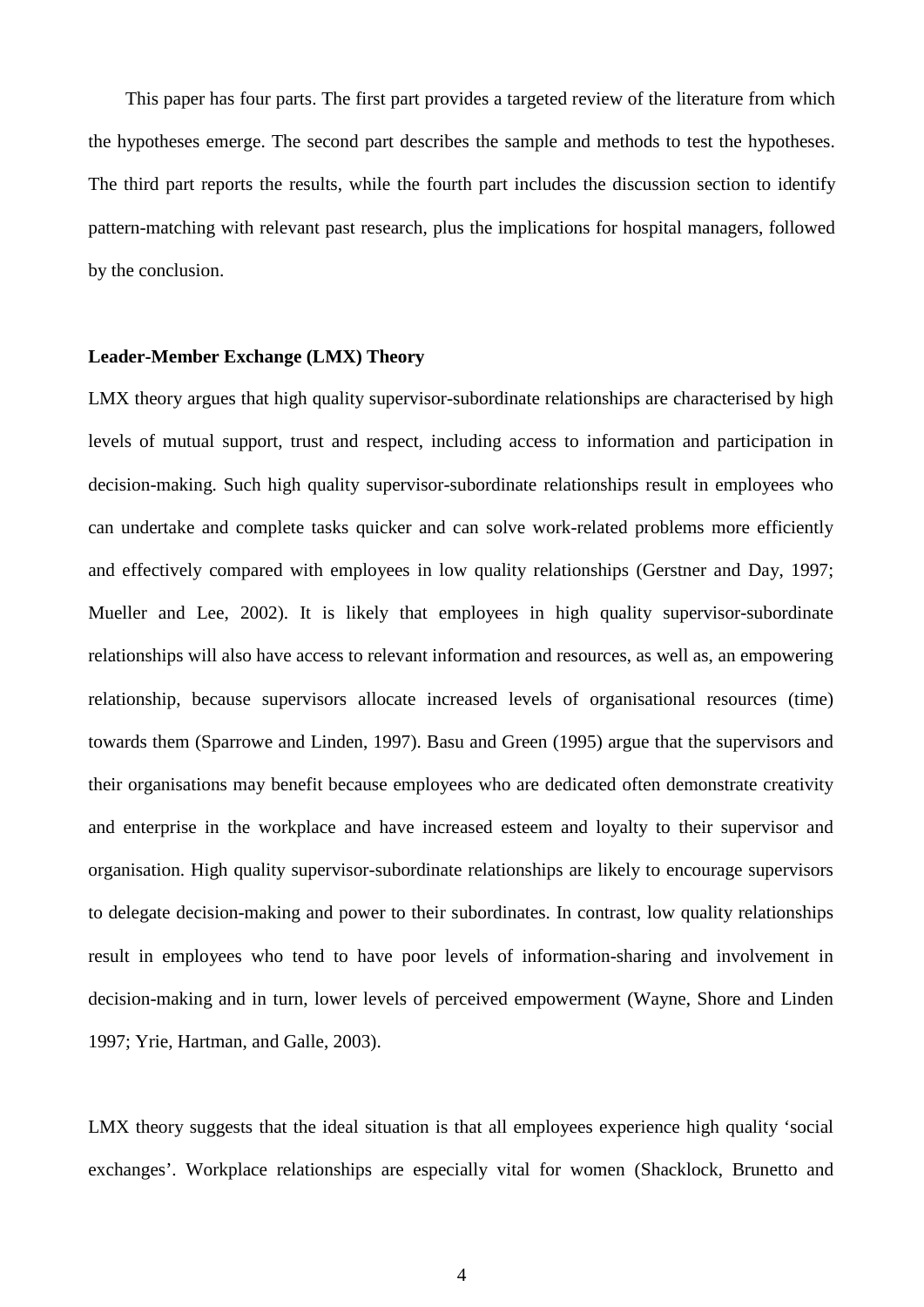Nelson, 2009) and importantly, the significance of relationships increases with age for nurses (Moseley, Jeffers and Patterson 2008). Some scholars have identified the supervisor-subordinate relationship as the factor most likely to improve commitment to the organisation (Brunetto, Farr-Wharton and Shacklock, 2010) and retention (Cohen, 2006; Taunton, et al, 1997). Hence, using the LMX theoretical framework, it is expected that the quality of supervisor-nurse relationships would affect nurses' perceptions of psychological empowerment. The following hypothesis examines this proposition:

**H1:** *Public and private sector nurses' satisfaction with their supervisor-subordinate relationships is positively associated to their perceptions of psychological empowerment*

#### **Empowerment**

Empowerment can be defined as "a process of enhancing feelings of self-efficacy among organisational members" (Conger and Kanungo, 1988, 474) and moving away from 'control' to commitment-oriented strategies (Walton, 1985). Empirical research has demonstrated that psychological empowerment is particularly important in work environments that have experienced considerable amount of shortages and low morale, such as in the health sector (Harmon, Scotti, Behson, Farias, et al. 2003; Scotti, Harmon, and Behson, 2007). There is some evidence to suggest that employees who experience psychological empowerment feel committed to their job, resulting in higher levels of performance (Harmon et al. 2003; Laschinger, Finegan, Shamian, and Wilk, 2004). Psychological empowerment has been linked to greater job satisfaction (Spreitzer, Kizilos and Nason, 1997) organisational commitment (Spreitzer, 1995) and employee productivity (Larrabee, Withrow, Janney, Hobbs, Ostrow and Burant, 2003; Morrison, Jones, and Fuller, 1997). Psychological empowerment can be viewed as a tool to encourage workers to think for themselves about the requirements of their job, develop meaning in the tasks they are assigned to do and to enhance their competency levels in all area of their work (Laschinger et al. 2004). Psychological empowerment focuses on the psychological state of employees and is compartmentalised into four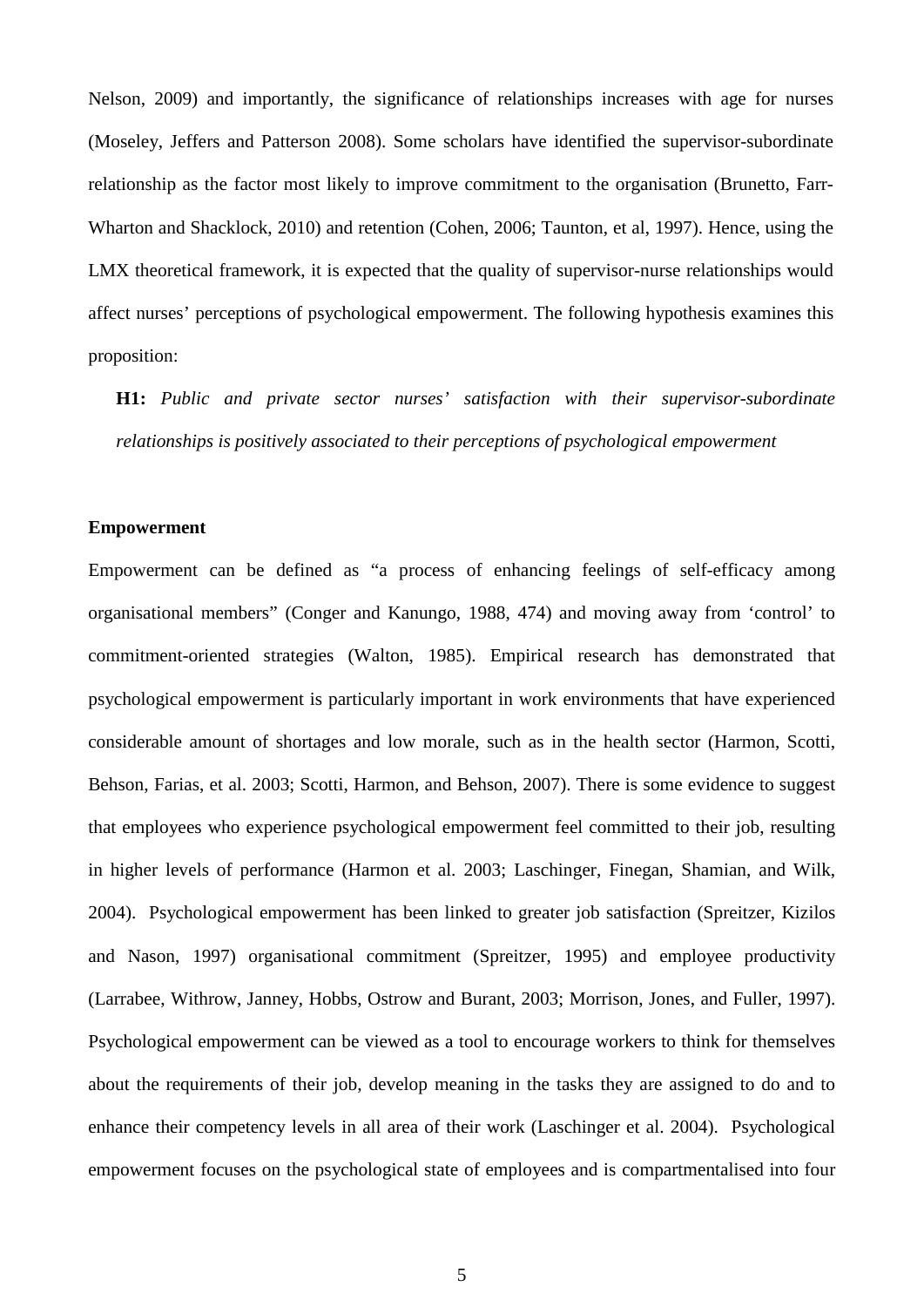cognitions: meaning; competence; self-determinatio; and impact (Spreitzer, 1995). 'Meaning' refers to the importance that is placed on the individual's job. 'Competence' can be thought of as selfefficacy – the extent to which an individual believes that they possess the capacity to undertake the work. 'Self-determination' or autonomy refers to the ability to self-direct one's work. 'Impact' refers to the extent to which an individual perceives that they have an impact on their immediate work environment such as on customers, clients and the organisational performance (Avolio, Zhu, Koh and Bhatia, 2004).

 Linden, Wayne and Sparrowe (2000, 410) argue that "empowerment may contribute to a sense of commitment to the organization through a process of reciprocation". Reciprocity occurs when one person treats another well, and the reciprocity norm may oblige employees to recompense advantageous treatment they receive from their organization (Rousseau, 1989; Eisenberger, Armeli, Rexwinkel, Lynch and Rhoades, 2001). Intuitively, organizations that provide jobs that encourage empowerment by ensuring that employees build competence, encouraging employees to positively impact their immediate work environments and creating roles for employees that are meaningful, should encourage greater identification with the goals of management, loyalty and attachment to the organization (Linden, et al., 2000). Moreover, Laschinger, Finegan and Shamian (2001) investigate the impact of workplace empowerment and organizational trust on nurses' work satisfaction and organizational commitment. The authors argue that empowering workers includes providing access to information and the necessary resources to do the job, support, and an opportunity to learn and grow. As predicted, they find that psychological empowerment has a direct effect on affective commitment.

Within Australia, research has found that few workplaces actively promote and encourage employee empowerment (Gollan 2005), and in the healthcare sector specifically, there has been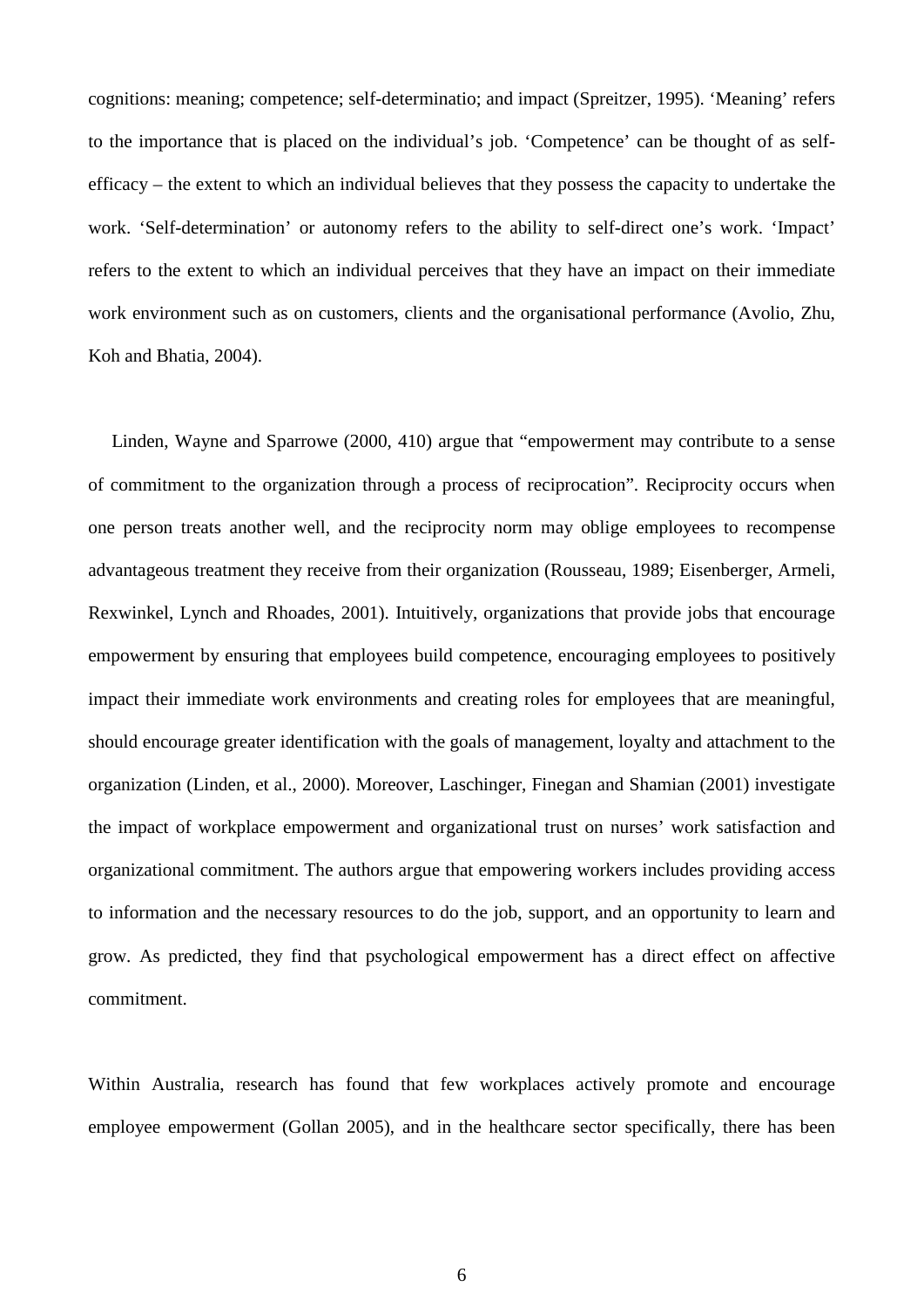little emphasis on effective empowerment strategies (Lloyd, Braithwaite, and Southon 1999). Therefore, we test the following hypothesis:

**H2:** *Public and private sector nurses' perceptions of psychological empowerment are positively associated to their levels of affective commitment.*

## **Affective Commitment**

Affective commitment can be defined as the emotional attachment to, and identification with, an organisation (Allen and Meyer, 1990). Previous research has identified that employees with high levels of affective commitment are likely to be loyal and attached to the organisation, thereby reducing their likelihood of leaving the organisation (Meyer and Allen, 1997; Pitt, Leyland, Foreman and Bromfield, 1995). Affective commitment is significantly effected by the quality of supervisor-subordinate relationships (Gerstner and Day, 1997).

 Meyer and Allen (1997) note that a central theme in commitment research involves the extent to which employees are made to feel that they make valuable contributions to their organization. According to Meyer and Allen (1997, 48), 'for some employees, the importance of their contributions is communicated through the trust the organization appears to place in their workrelated judgements'. Consistent with this point, affective commitment has been positively related to participation in decision making (Rhodes and Steers, 1981), latitude or discretion over activities (DeCotiis and Summers, 1987; Gregersen and Black, 1992), task autonomy (Dunham, Grube and Castaneda, 1994), receptiveness of management to employee ideas (Allen and Meyer, 1990), and job scope (Mathieu and Zajac, 1990; Meyer, Allen and Gellatly, 1990).

 Previous research has demonstrates that there is an association between organisational commitment and employee empowerment. Herman and Gioia (1998) argue that for work to be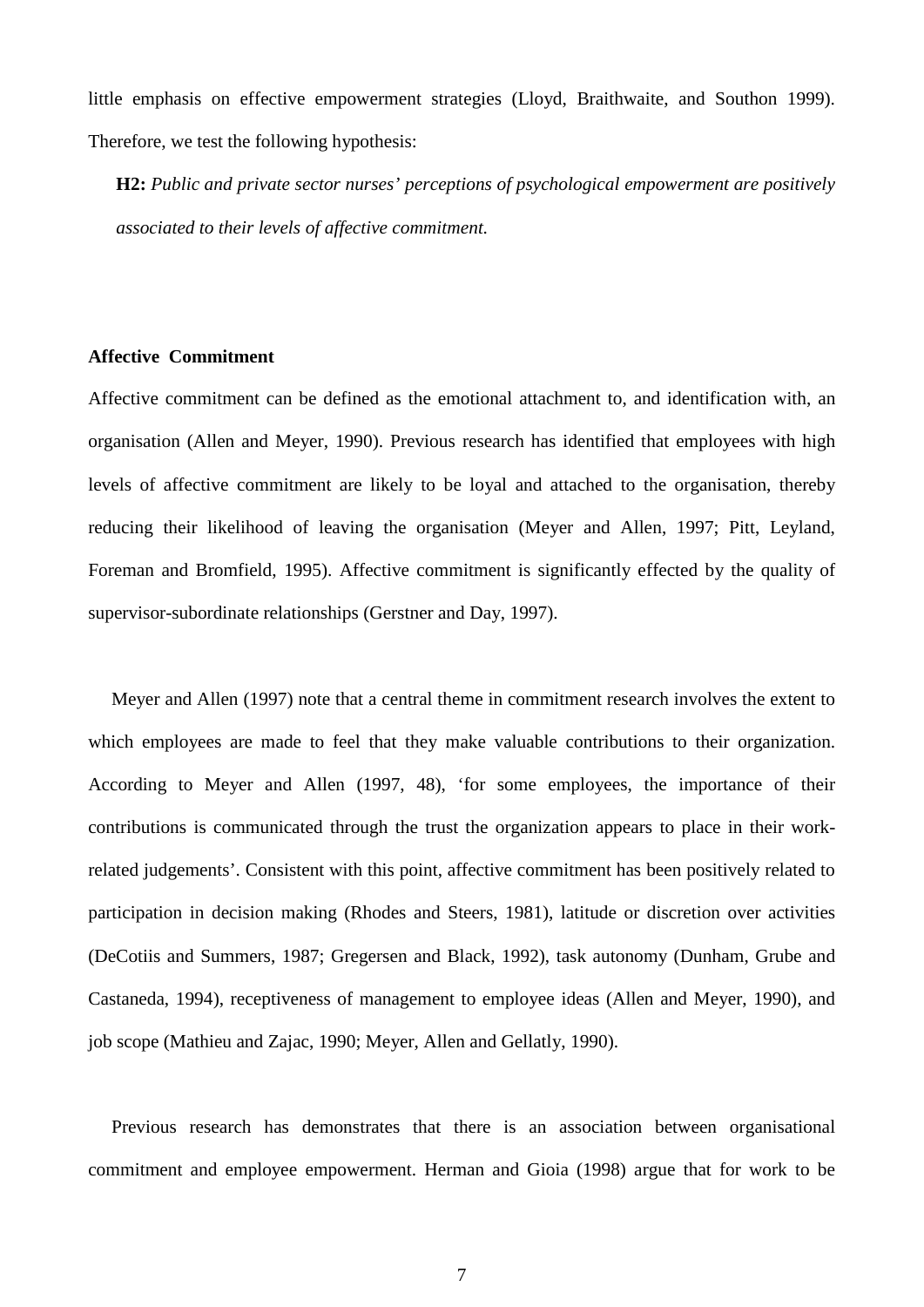meaningful (one of the four dimensions of psychological empowerment) the work needs to be a valued part of the organization, employees need to know not only how the work they do affects others and the organization's strategic goals, but also how employees can make an impact. Responsibility for outcomes, measurement of results and meaningful rewards are also important components of increasing the meaningfulness of work. Mottaz (1988) found that task significance is positively associated with organizational commitment. There is limited research concerning the relationship between meaningfulness and impact with organizational commitment (Mathieu and Zajac, 1990).

 Mathieu and Zajac's (1990) meta-analysis revealed that perceived competence, another of the four dimensions of psychological empowerment, exhibited a large positive correlation with commitment across five samples. Morris and Sherman (1981) interpreted this finding as indicating that self-referent processes may serve as a means of linking an individual to an organization. That is, individuals will become committed to an organization, so long as it satisfies their growth and achievement needs. This interpretation is tentative due to the limited research in the area. Morris and Sherman (1981) also reported that perceived competence emerged as a significant predictor of organizational commitment.

In the most comprehensive study linking Spreitzer's (1995) conceptualization of empowerment and affective commitment, Linden, et al. (2000) found that two of the four cognitions of empowerment (namely, meaning and impact) were significant predictors of affective commitment. At a team level of analysis, Kirkman and Rosen (1999) found a direct relationship between empowerment and affective commitment. Based on a review of the literature, the following hypothesis is proposed:

**H3:** *Public and private sector nurses' affective commitment is positively associated with their perceptions of psychological empowerment and supervisor-nurse relationships.*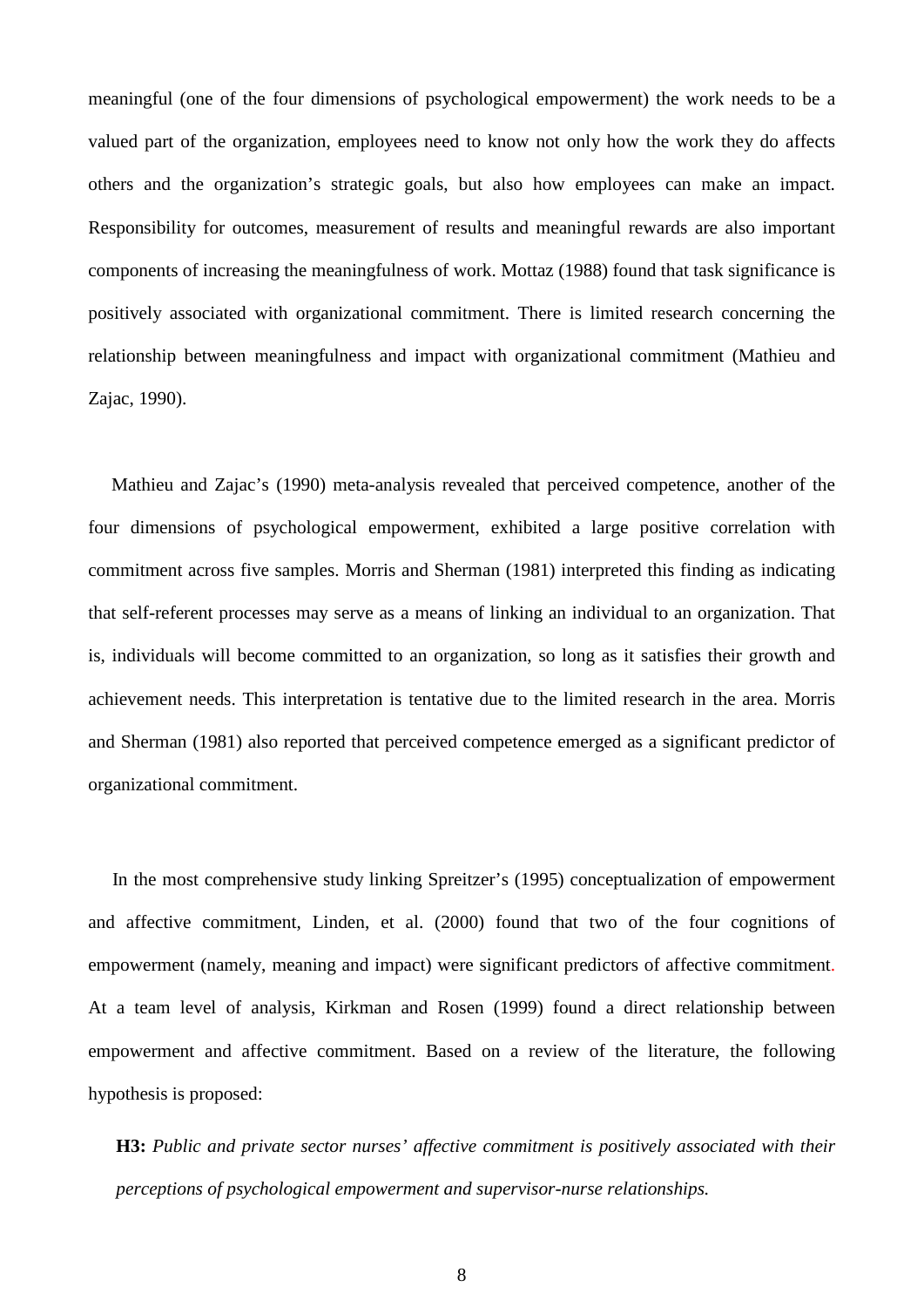#### **Public and private hospitals in Australia**

While Australia provides universal access to health care, national government policy directions have resulted in a strong role for private health insurance and consequently, for private hospitals in meeting the health care needs of the population. Public hospitals provide around 61% of all hospitals admissions and receive their funding from public sources such as Medicare and taxation (Australian Institute of Health and Welfare, 2008). Public hospitals are required to provide access to care for all Australians.

 In addition to public hospitals, private hospitals in Australia (which provide the other 39% of all hospital admissions) can be divided into two main groups: private for-profit hospitals and private not-for-profit hospitals. Private for-profit hospitals in Australia tend to be owned or managed by private companies and operate to generate profit for shareholders. In contrast, private not-for-profit hospitals are often owned and sponsored by denominational organisations such as the Catholic church. Private hospitals may receive some public funds in specific service or management agreements, but are largely reliant on private health insurance, direct patient payments and other non-government payments, such as workers' compensation. This combined funding contributes about 31% to the entire Australian health budget (Australian Institute of Health and Welfare, 2008). There is continuing long-term growth in private hospital utilisation (Australian Institute of Health and Welfare, 2008) and the government is therefore heavily reliant on a strong private health care sector.

 Although there have been few Australian studies, in other countries it has been shown that the for-profit and not-for-profit health sectors make different spending decisions. For example, in Canadian studies, public government-operated facilities were found to provide more hours of direct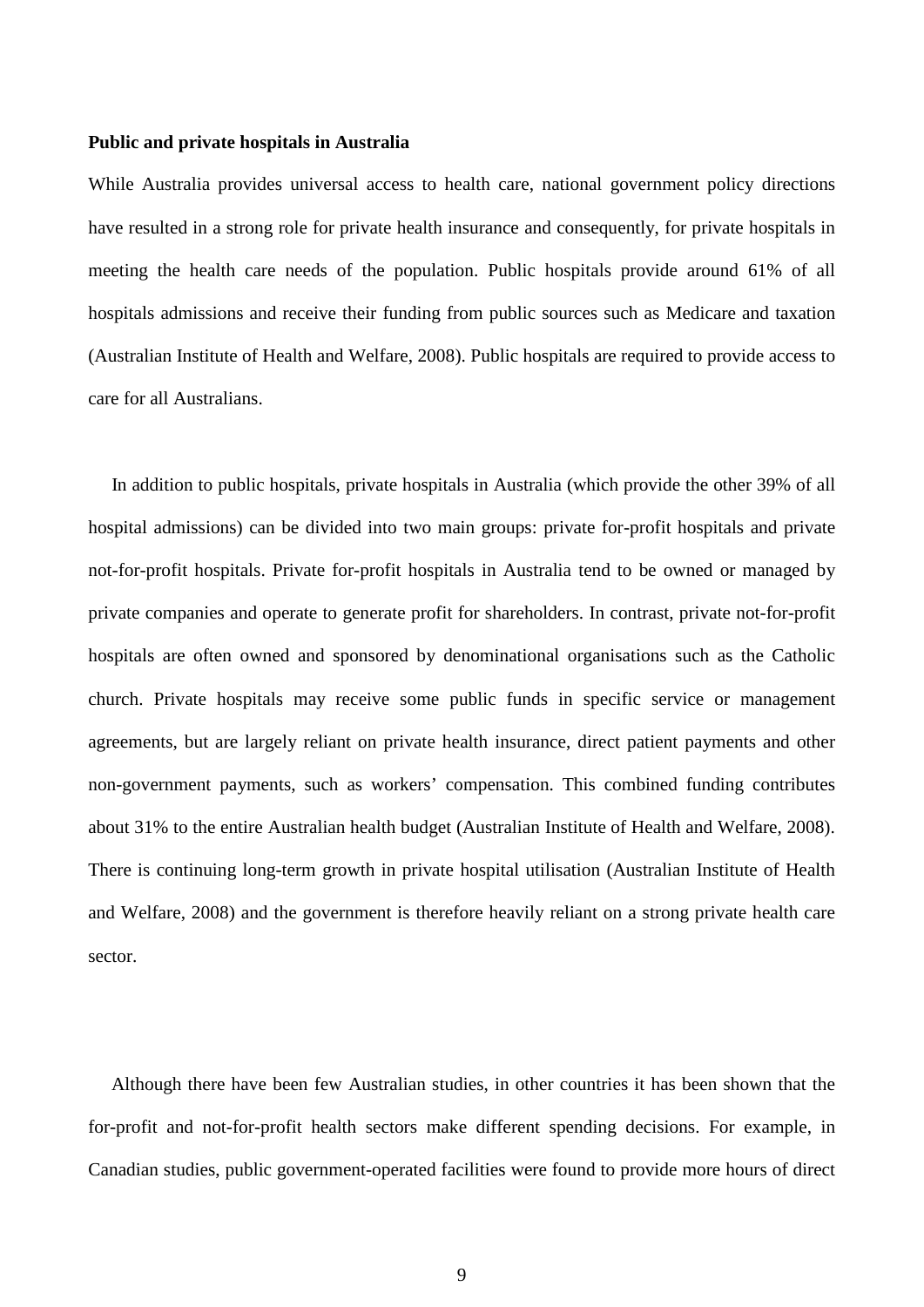patient care than for-profit facilities (Berta, LaPorte, and Valdemanis 2005; McGregor, Cohen, McGrail, and et al. 2005). Some authors have suggested that given similar levels of funding, forprofit private hospitals must, by definition, divert some of their funding to profits and since staffing costs account for a large portion of total budget expenditures, this is a natural place to try to realize cost savings (McGrail, McGregor, Cohen, Tate, and Ronald, 2007). In Australia, studies have shown that health practitioners and the general public expect private hospitals to deliver higher quality of care than public hospitals (Hardie and Critchley, 2008) and there are studies demonstrating this higher level of private hospital patient care (see Robertson and Richardson, 2000). Yet, it is also largely acknowledged that public sector facilities care for patients with greater health needs, and analysis that takes these levels of complexity into account suggests that 'hospital care in the public sector is provided at higher levels of technical, allocative and dynamic efficiency than in the private sector' (Duckett and Jackson, 2000, 440).

 Based on the different resource allocation decisions and pressures facing the sectors, it is often suggested that private hospitals will have different management practices from public sector hospitals. The literature suggests three reasons why these differences may occur. First, public hospitals need to respond to a more complex range of stakeholders than private companies accountable solely to shareholders. Specifically, pubic hospitals try to balance the conflicting goals of quality, equity and accountability in care delivery while still trying to maintain their essential teaching and research mission. Second, public hospitals are open systems that are influenced by external events that may not have the same impact on private organisations, and because public hospitals are publicly accountable. Third, the nature of public policy-making means there may be frequent changes in policy that will impact upon the operations of a public hospital to a greater extent than a private hospital (Baldwin 1990; Coursey and Bozeman 1990), particularly with respect to meeting the need for hospital beds or decisions about what are acceptable waiting lists, and changes in management reforms implemented by government.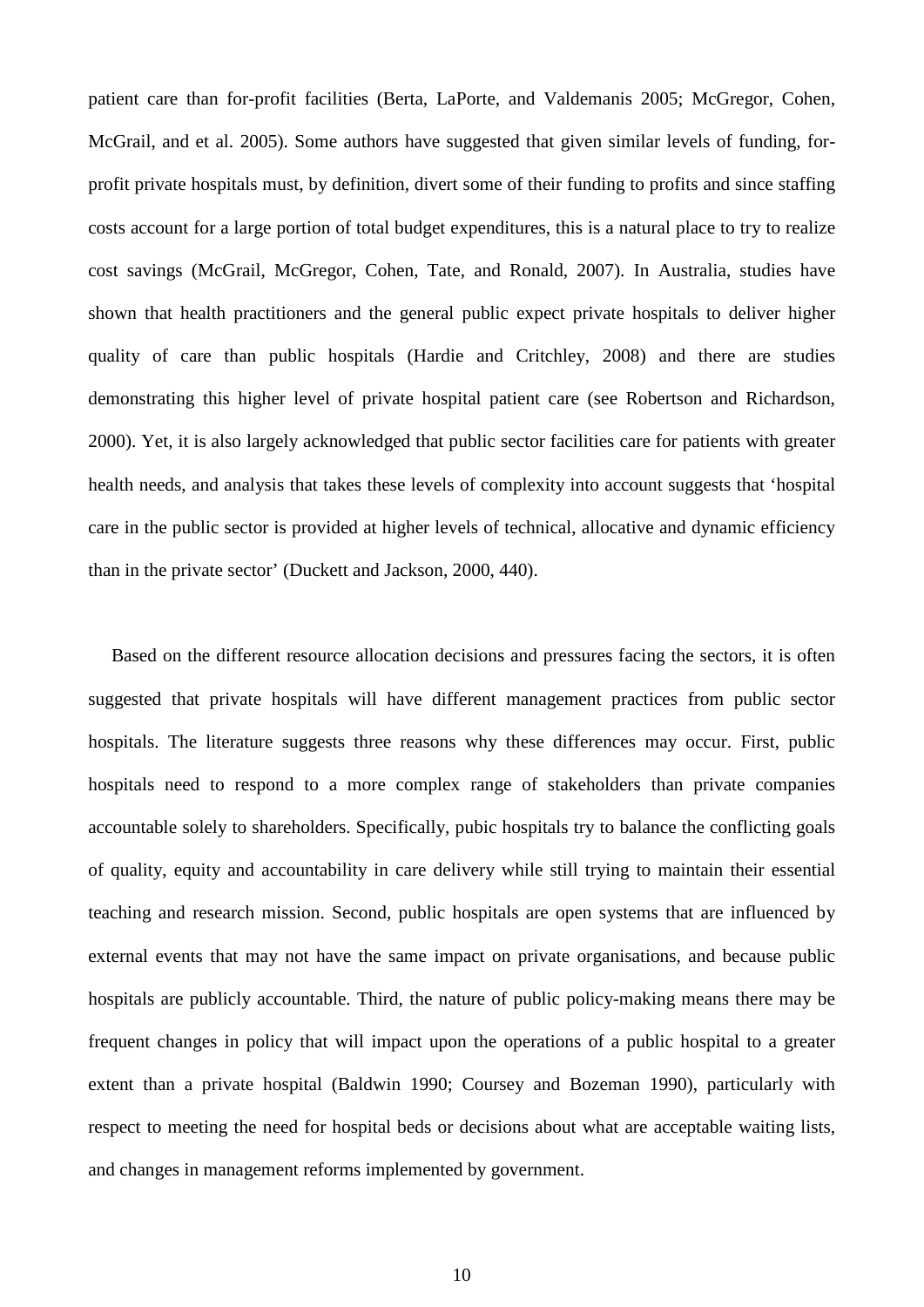It has been shown that as a result of these constraints, public sector managers will have lower levels of autonomy (a key component of psychological empowerment) than managers in comparable private organisations (Baldwin, 1990). In a systematic review of the literature, Boyne (2002) found support for the assertion that public organisations are more bureaucratic than private organisations. Boyne (2002) also argues that research has consistently shown that public sector managers demonstrate a stronger desire to serve the public interest than comparable private sector managers.

The Australian public healthcare sector has undergone many years of reforms. Arguably greater bureaucratic management policies and practices have been enacted in public hospitals relative to private sector hospitals. Consequently, we argue that this may have a negative impact on nurse-supervisor relationships in public hospitals relative to private hospitals. Using the LMX framework, public sector nurses as compared with private sector nurses would be expected to experience lower levels of satisfaction with their supervisor-subordinate relationships. Therefore, public sector nurses may also perceive lower levels of empowerment and affective commitment. In contrast, it is expected that private sector nurses, compared with public sector nurses, will experience higher levels of satisfaction with the supervisor-subordinate relationship, and in turn, experience higher perceptions of empowerment and affective commitment.

**H4:** *Private sector nurses experience higher levels of satisfaction with their supervisor-nurse relationships, and higher perceptions of psychological empowerment and affective commitment, compared with public sector nurses.*

#### **METHODS**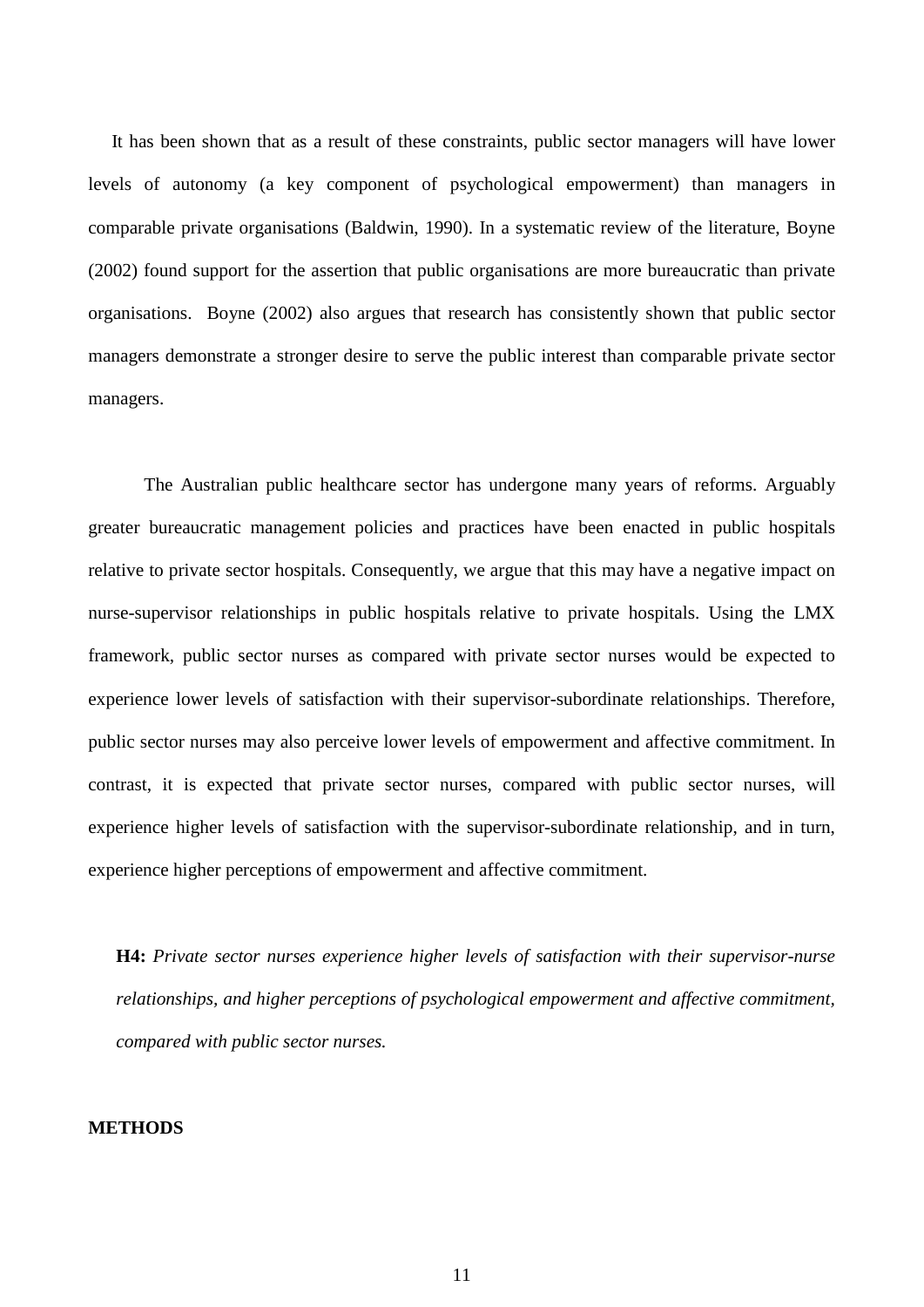This research uses both quantitative and qualitative methods to gather data to test the hypotheses. All the data were obtained from 7 private and 3 public hospitals across four states of Australia between 2007 and 2008 (see Table 1).

[Insert Table 1 here]

# **Quantitative Data**

A cross-sectional research design was used to gather quantitative data to compare whether the quality of relationships between public and private sector nurses and their supervisors affects nurses' perceptions of psychological empowerment and affective commitment. Data were collected using a survey-based, self-report strategy (Ghauri and Gronhaug, 2002). The emerging patterns of data were then compared with the findings of previous research.

# *Measures*

The measures were generated from the extant literature and each measure was presented using statements rated on a 5-point Likert-type scale, with  $1 =$  strongly disagree, up to  $5 =$  strongly agree. The measures are explained below.

Satisfaction of nurses with the quality of their supervisor-subordinate relationship was measured using an adapted seven-item uni-dimensional scale (LMX-7), developed by Graen and Uhl-Bien (1995). One item is, 'I have a good working relationship with my supervisor'. The Reliability analysis demonstrated a high level of internal consistency for the LMX measure with a Cronbach's alpha of 0.80.

 *Psychological Empowerment* was operationalised using an adapted version of Spreitzer's (1995) 12-item measure of self-determination, impact, competence and meaning, including, 'I have opportunities for independence and freedom in how I do my job'. We conducted principal component analysis. All of the four dimensions loaded onto their respective dimensions. Cronbach's alpha for the summated measure of psychological empowerment was 0.85.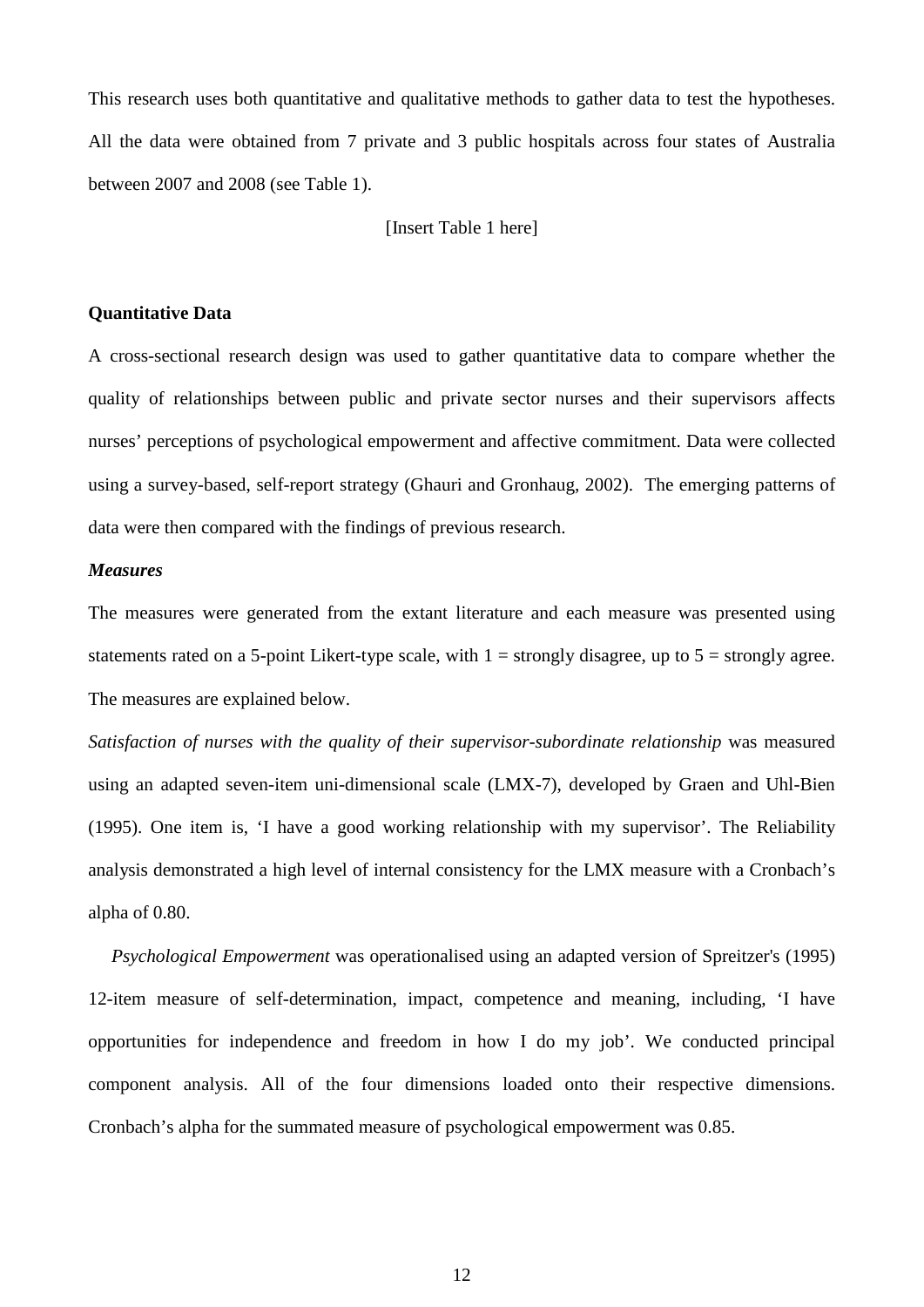*Affective commitment* (the dependent variable), measuring an employee's commitment to their hospital, was operationalised using an adapted version of Allen and Meyer's (1990) 7-item commitment instrument, including, 'I enjoy discussing my organisation with people outside'. The Cronbach's alpha for the affective commitment measure was 0.87.

 Our analysis also included *control variables: age and gender.* Following Metocchi (2002), these measures were included to reduce the chance that unmeasured variables could explain the results and to improve generalisability. Age and tenure were continuous variables. Gender was coded as a dichotomous variable (male=1; female=0).

#### *Quantitative Analysis*

Regression analyses and a MANOVA were undertaken to examine and compare the impact of supervisor/nurse relationships upon first, nurses' perceptions of empowerment, and second, affective commitment. Factor analysis was undertaken to ensure the integrity of the data.

#### **Qualitative data**

The qualitative data were collected through focus groups and interviews. Qualitative data about the factors affecting affective commitment were collected primarily from focus groups, each involving five nurses, plus some individual interviews. Participation was voluntary and the group sessions were commonly conducted during change-over periods between shifts, lasting 45 to 75 minutes. In some cases, to fit in with the busy nurse schedules, some individual nurses were interviewed. These interviews each lasted approximately 20 minutes. Focus groups and interviews were audio-taped. At total of 136 nurses (75 nurses in the public sector and 61 in the private sector) participated in the focus groups or interviews.

# *Quantitative Analysis*

For the focus groups, demographic details were collected first, followed by discussions about factors influencing affective commitment in the hospital. The tape-recorded data were transcribed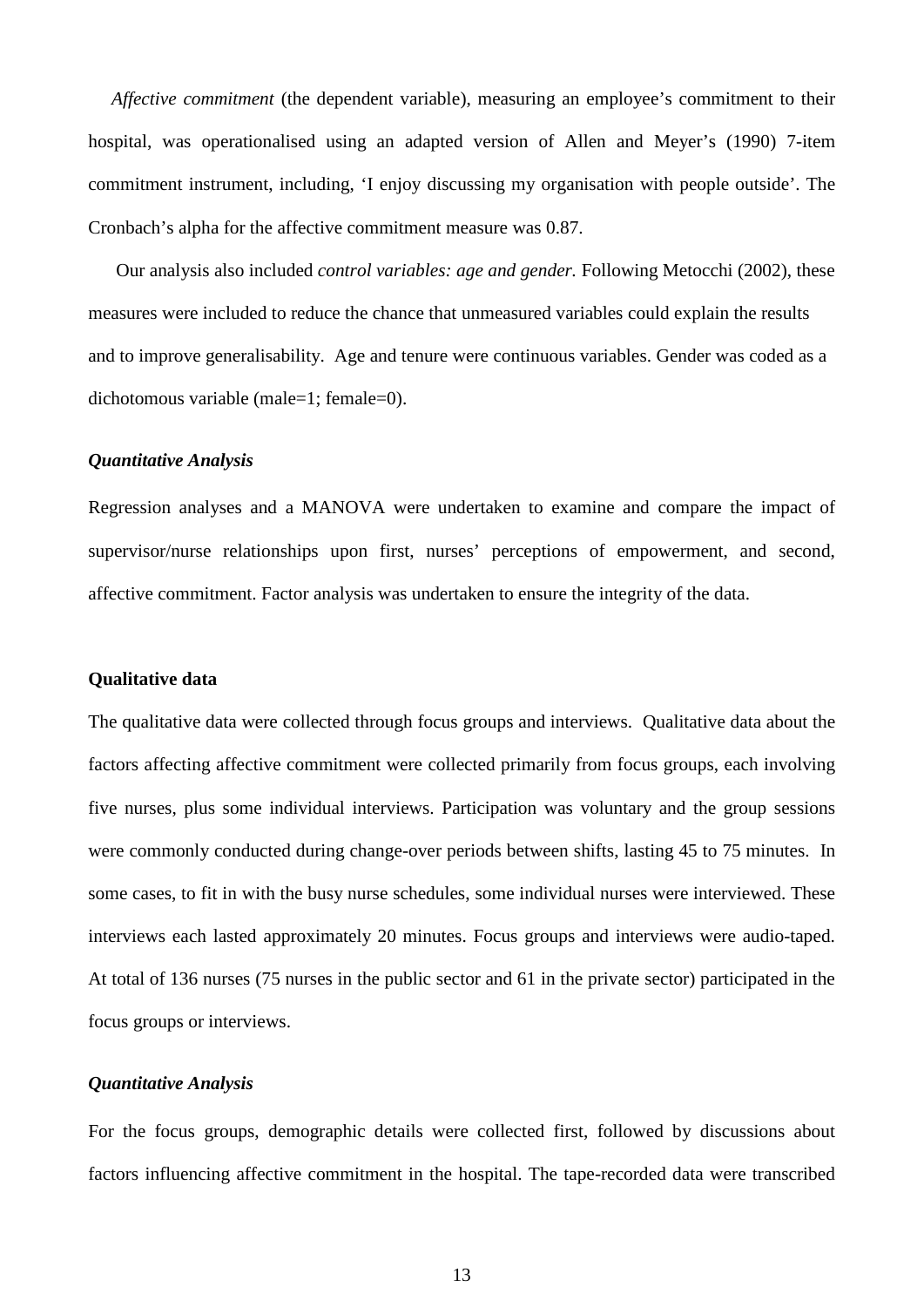and categorised based on 'commonalities and differences' across emerging themes and then frequencies for each category were determined (Ghauri and Gronhaug 2002). The systematic patterns that emerged were used to draw conclusions to support (or not) the quantitative data.

#### **RESULTS**

#### **Quantitative Results**

#### *Sample*

To gather data from nurses, 5,245 anonymous surveys were distributed to 10 hospitals. The response was 1238 useable surveys, inferring a response rate of approximately 28.29%. This marked a satisfactory response rated for social science research (Alreck and Settle, 1995).

Nurses were from public (N=383) and private (N=900), urban and regional, large (metropolitan), medium and smaller hospitals, located in four states of Australia (see Table 2). The majority of private sector (96.4%) and public sector (87.3%) nurses were female. The majority of private sector (54%) and public sector (53.5%) nurses were aged over 45 years, with a minority aged less than 30 years in the private sector (8.2%) and the public sector (20.11%). The remainder of the private sector (37.7%) and the public sector (26.33%) were aged between 30 and 45 years.

# *Factor Analysis*

The correlation matrix identified many correlations exceeding .3, indicating the matrix was suitable for factoring. The Bartlett's test for Sphericity was significant (Chi-square value=20,975.199, p<.001. df 325) and the Kaiser-Meyer-Olkin (KMO) measure of sampling adequacy was .965 - well above the .6 requirement. When Principal Axis Factoring was undertaken to extract the variables, three factors had Eigen values greater than one and 80.589% of the variance could be explained using these three factors.

# *Correlation Matrix*

Table 2 details the correlation coefficients for each variable. All variables were significantly related to one another. The Cronbach's Alpha scores measuring reliability ranged from 0.86 to 0.93.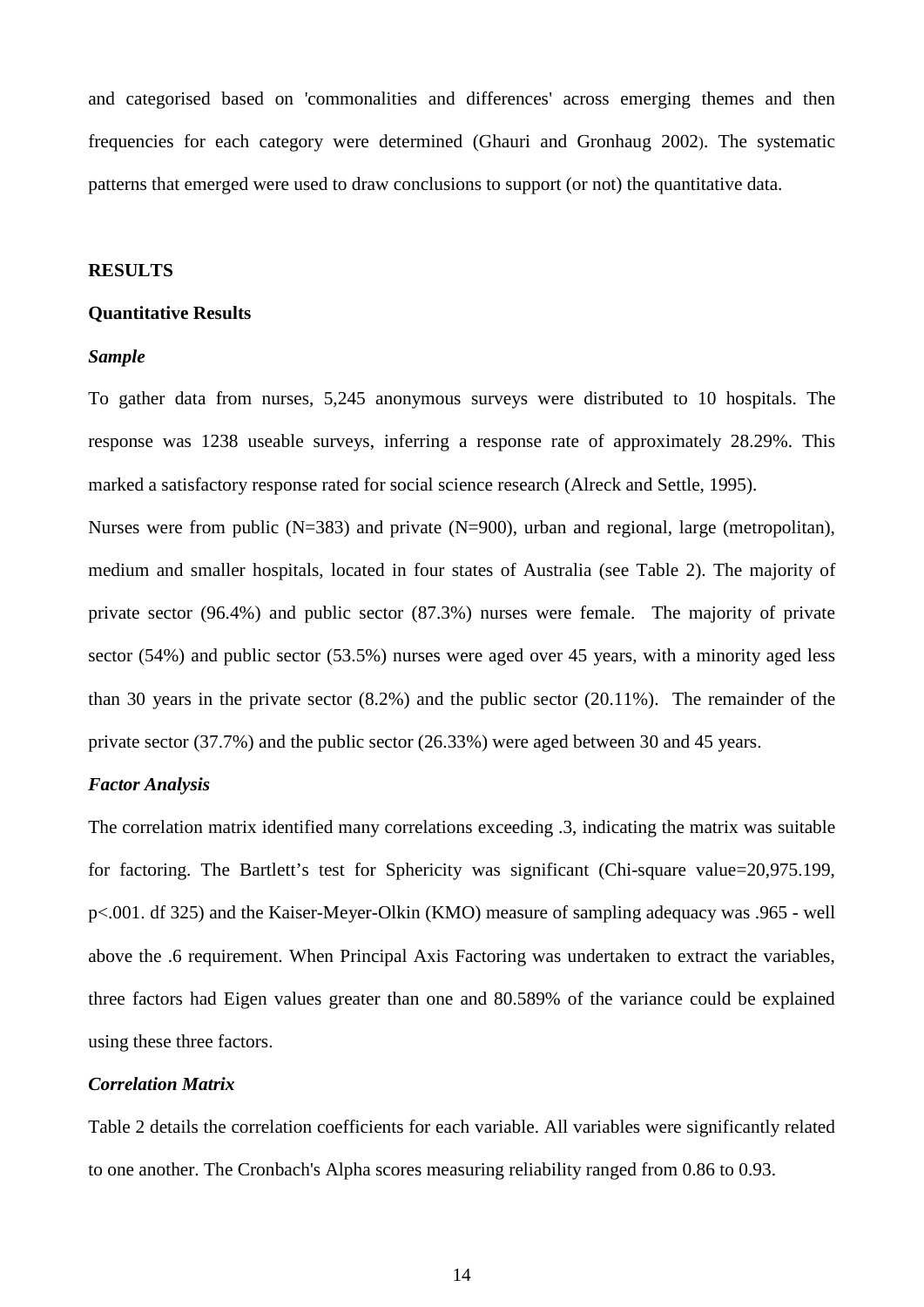**Hypothesis 1:** To address the first hypothesis (*Public and private sector nurses' satisfaction with their supervisor-subordinate relationships is positively associated with their perceptions of psychological empowerment)* a regression analysis was undertaken and the findings suggest that the hypothesis is supported (see Table 3). The findings indicate that private sector nurses' satisfaction with their supervisor-nurse relationships accounted for 13.8% of their perceptions of empowerment. The mean for satisfaction with supervisor-nurse relationships (m=4.70) suggests that nurses are more than satisfied. The mean for empowerment (4.11) suggests that nurses perceive themselves as empowered, hence the hypothesis is supported. Public sector nurses' satisfaction with their supervisor-nurse relationships accounted for 16.8% of their perceptions of empowerment. Moreover, the mean for satisfaction with supervisor-nurse relationships  $(m=3.61)$  indicates these nurses report being neither dissatisfied nor satisfied. The mean for empowerment (3.94) suggests that they feel almost empowered. The findings support the trend that the higher the levels of satisfaction with supervisor-nurse relationship, the greater are nurses' perceptions of empowerment. Neither age nor gender was significant for public sector nurses, but age was significant for private sector nurses.

# [Insert Table 3 here]

**Hypothesis 2:** To address the second hypothesis (*Public and private sector nurses' perceptions of psychological empowerment are positively associated with their levels of affective commitment*) a regression analysis was undertaken and the findings suggest that the hypothesis is supported (See Table 4). The findings indicate that private sector nurses' perceptions of empowerment accounts for 27% of their affective commitment. Additionally, the means for empowerment (m=4.11) and affective commitment (3.73) suggest these nurses perceive themselves to be empowered and slightly less than committed. Public sector nurses' perceptions of empowerment account for 9.8% of their affective commitment. The means for empowerment (m=3.9) and affective commitment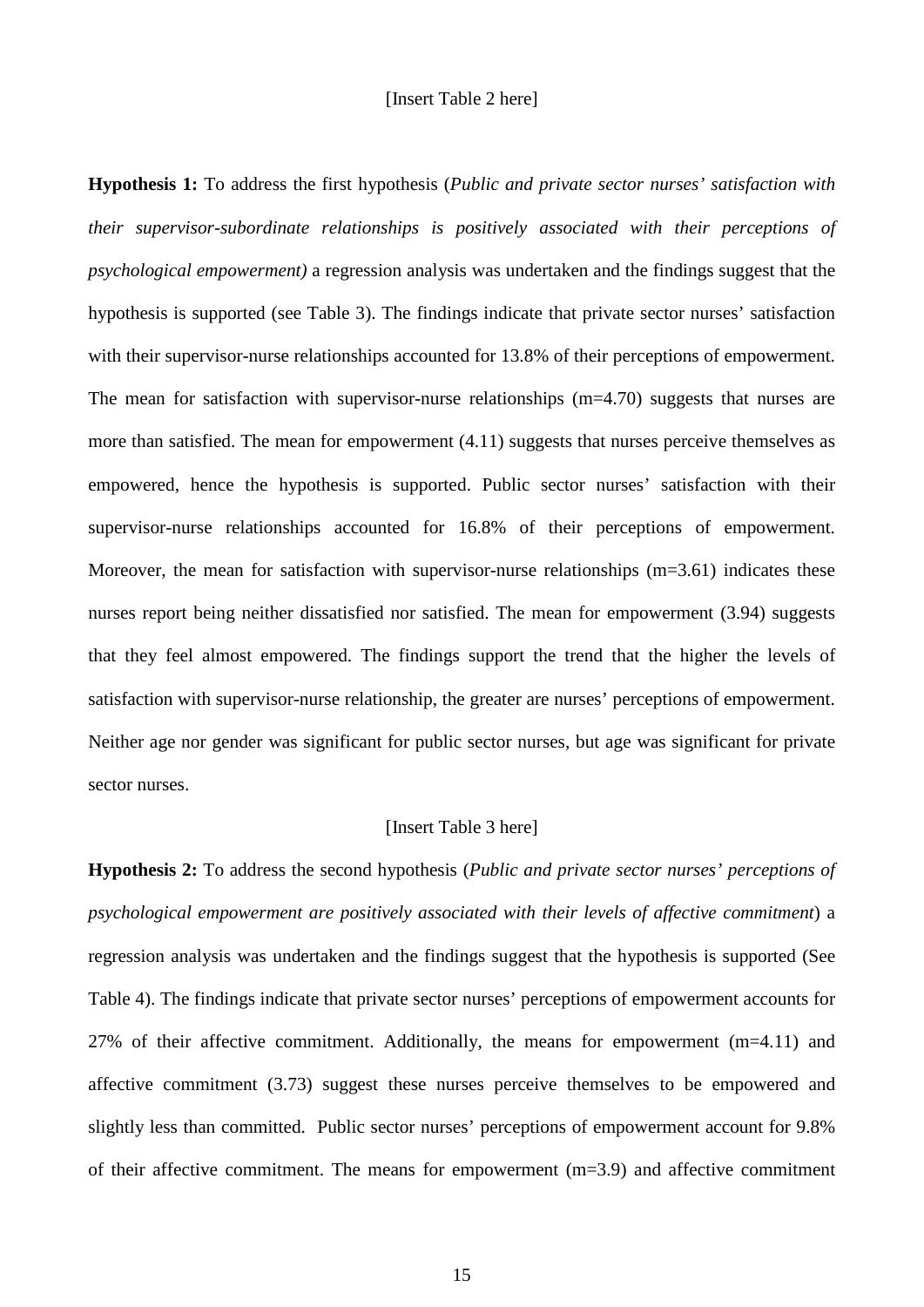(2.98) suggest that these nurses perceive themselves as reasonably empowered, but uncommitted to their hospital. The findings suggest that the higher the perceptions of empowerment, the higher the levels of affective commitment.

# [Insert Table 4 here]

**Hypothesis 3:** To address the third hypothesis (*Public and private sector nurses' affective commitment is positively associated with their perceptions of psychological empowerment and supervisor-nurse relationships*), an hierarchical regression analysis was undertaken and the findings suggest that the hypothesis is supported (See Table 5). The findings indicate that neither age nor gender was not significant for the private sector nurse sample, however gender was significant in the public sector sample. Additionally, private sector nurses' perceptions of empowerment and supervisor-nurse relationships account for 21.6% of the variance explaining their affective commitment. The mean for affective commitment was 3.73, meaning that, on average, most 'agree' that they are committed. Public sector nurses' perceptions of empowerment and supervisor-nurse relationships account for 28.2% of the variance explaining their perceptions of affective commitment. The mean for affective commitment was 2.98, indicating these nurses, on average, are not committed. These same variables account for varying degrees of affective commitment. One explanation is that management practices are indeed different across private and public sector hospitals.

# [Insert Table 5 here]

**Hypothesis 4:** To address the fourth hypothesis (*Private sector nurses experience higher levels of satisfaction with their supervisor-nurse relationships, and higher perceptions of psychological empowerment and affective commitment, compared with public sector nurses*) a MANOVA was undertaken and the findings suggest that the hypothesis is supported. The findings indicate that there are significant differences in each of the levels of satisfaction of supervisor-nurse relationships, psychological empowerment and affective commitment between public and private sector nurses (see Table 6).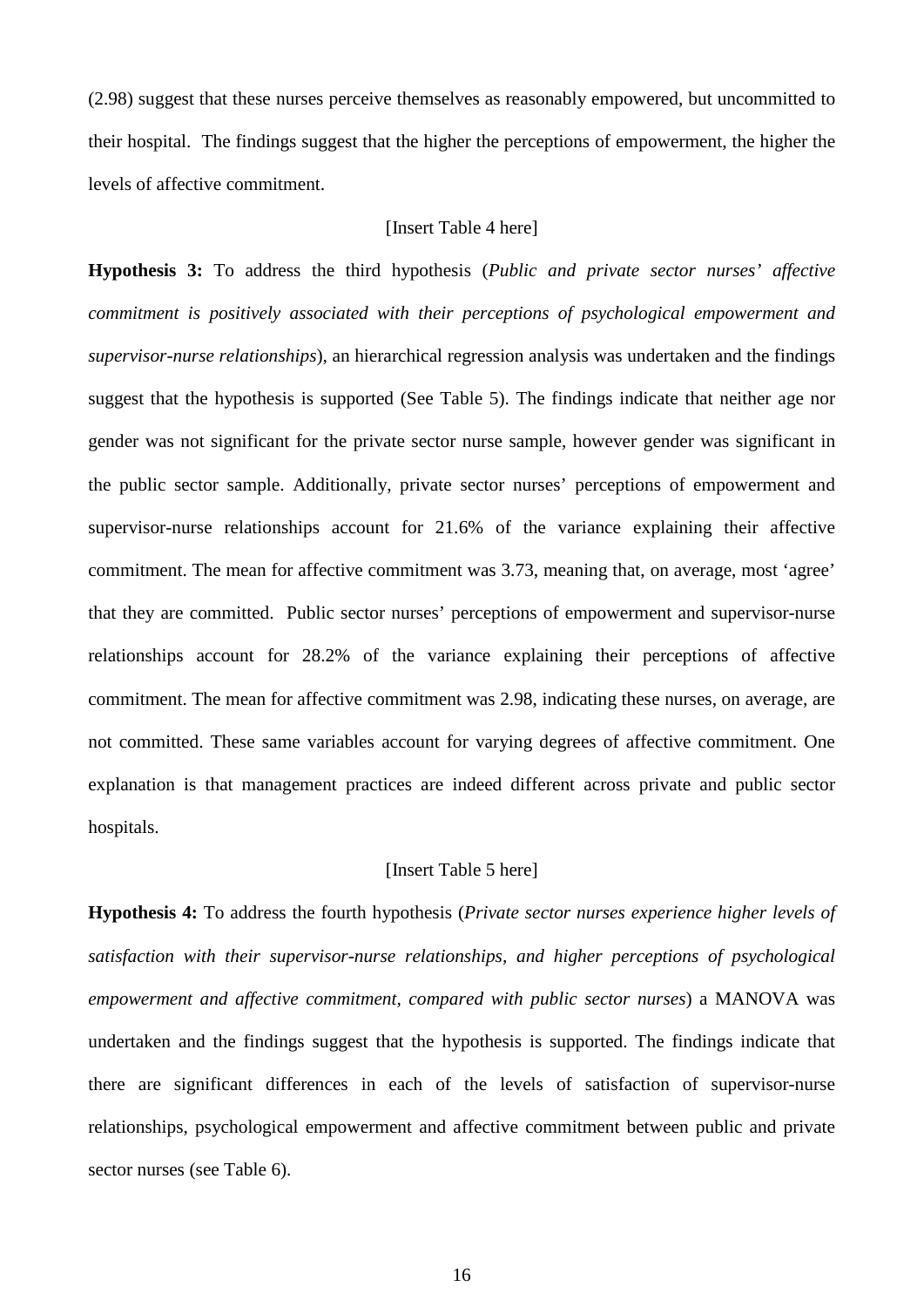# **Qualitative Results**

#### *Sample*

The secondary data set comprised views from 75 public and 61 private sector nurses. The combined samples (N=136) comprised 87.6% female, with 28% aged over 45 years, 52% aged 30-45 years and 20% aged less than 30 years. For the private sector, the majority was female (85.5%) and aged between 30 and 45 years (43.5%), and similarly for the public sector, the majority was female (89.3%) and aged between 30 and 45 years (60%).

# *Results from analysis*

Findings from analysis of the qualitative data support the quantitative results, suggesting that both public and private sector nurses' perceptions of affective commitment are strongly determined by their supervisor-nurse relationships. For nurses in both sectors, management practices and the actions of supervisors appeared to be critical to perceptions of their organisational commitment. The most frequent positive themes for both groups concerned workplace relationships and teamwork as being central to nurses' commitment. For the public sector, management support was reported as also important for commitment, but for the private sector, the actual nature of their work was the next most reported important factor affecting commitment. In contrast, negative themes for both groups were about perceptions of high workloads, inadequate resourcing and poor management (see Tables 7 and 8).

[Insert Tables 7 and 8 here]

#### **DISCUSSION**

This paper compared the responses of nurses working in public and private hospitals in Australia on nurses' satisfaction with their supervisor-nurse relationships, plus their perceptions of empowerment and affective commitment. Private sector nurses were substantially more satisfied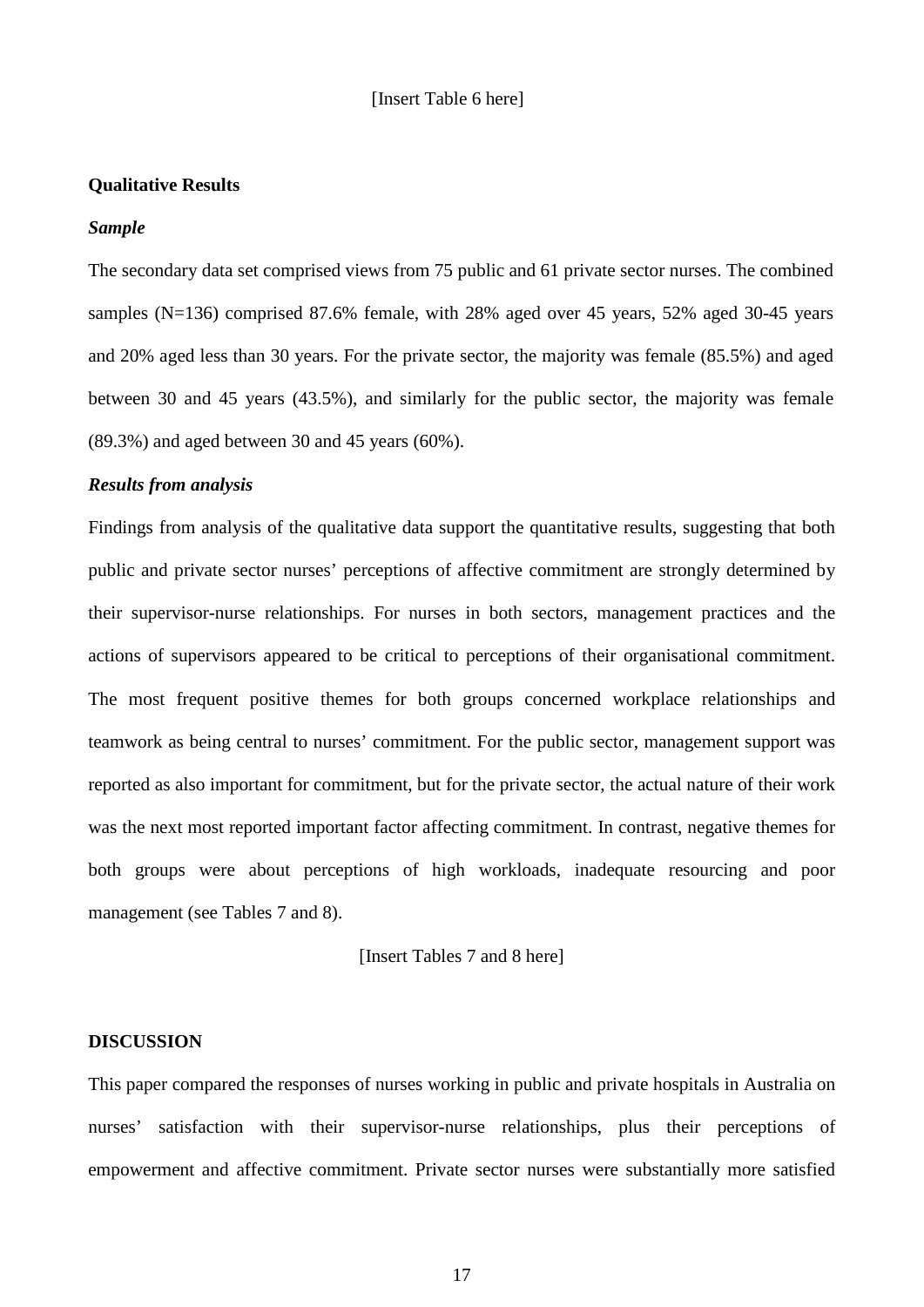with their subordinate-supervisor relationships as compared with their public sector counterparts. Satisfaction with supervisor-nurse relationships is important because past research has identified that these relationships affect the retention of nurses (Cohen, 2006) and those reporting dissatisfaction are more likely to leave (Gray and Phillips, 1994; Second and Smith, 1997).

The results suggest supervisor-nurse relationships predict over a tenth of private sector nurses' perceptions of empowerment and nearly a fifth of public sector nurses' empowerment. Given the increasing evidence of the impact of empowerment to job satisfaction (Laschinger et al. 2004) and perceptions of quality of care (Leggat, Bartram, Casimir and Stanton, 2010), better understanding of the effect of supervisor-nurse relationships upon psychological empowerment is useful. In circumstances where increased workloads, inadequate wages, and low social status are common causes for nurses' movement into other occupations (Yun, Jie, and Anli, 2010), our results suggest that hospitals have the opportunity to entice nurses to remain by increasing supervisors' abilities to improve current relationships with their nurses.

We next compared the impact of public and private sector nurses' perceptions of empowerment on affective commitment. The findings suggest that empowerment predicts over a quarter percent for private sector nurses' commitment to their hospitals and almost a tenth for public sector. This is consistent with previous findings (Gomez and Rosen, 2001) and is important because nurses' perceptions of empowerment significantly affect their loyalty and emotional attachment to their hospitals (Linden et al., 2000).

Third, we identified that supervisor-subordinate relationships and psychological empowerment account for a fifth of the variance of affective commitment of private sector nurses and over a quarter of the variance for public sector nurses. This is supported by previous research that also concludes that affective commitment is a strong predictor of turnover intentions (Meyer and Allen, 1997; Pitt, et al., 1995).

Our findings from the qualitative data strongly support the importance of supervisorsubordinate relationships and subsequent effects on psychological empowerment and affective

18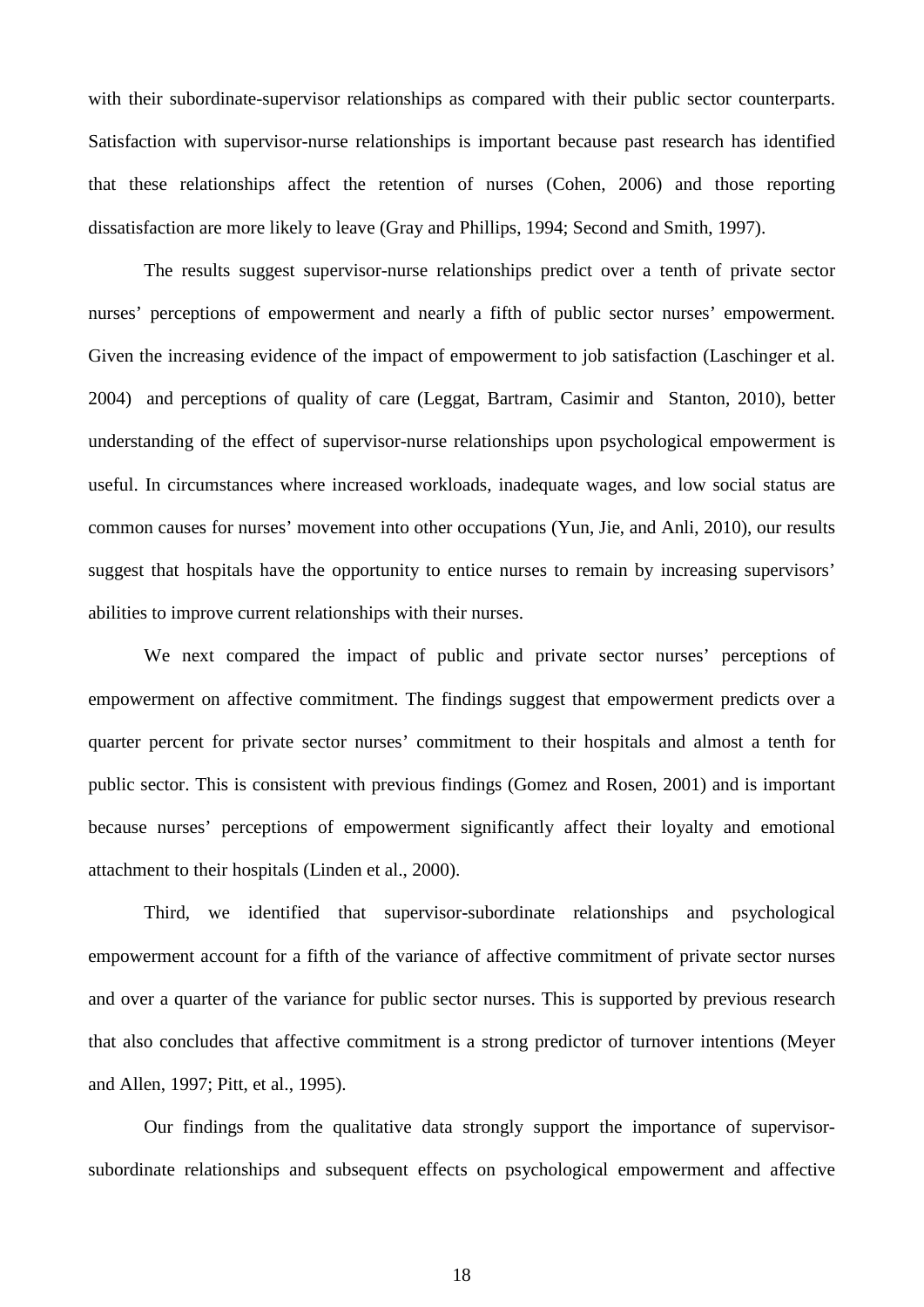commitment. Laschinger, Purdy and Almost (2007) found similar results in the relationship between front-line nurse managers and their immediate supervisors. In cases where nurse managers perceived a positive relationship with their immediate supervisor, those authors found they were more likely to report being empowered and satisfied with their jobs. Job satisfaction and empowerment were important predictors of intention to leave. Our findings suggest the same relationships exist for nurses within the Australian context, and that improving the relationships between nurses and their nurse unit managers is likely to have positive impacts on the retention of nurses in both public and private hospitals. A stronger effect is expected within the public sector due to higher levels of bureaucratisation and ongoing reforms.

Fourth, the findings suggest significant differences between the two samples. In particular, private sector nurses appear to be significantly more satisfied with their supervisor-subordinate relationships, perceive themselves as being slightly more empowered and substantially more committed to their hospitals, compared with public sector nurses. Hegney, Plank and Parker (2006) also found that nurses in private hospitals in Australia were more likely than nurses in public hospitals to perceive that autonomy was encouraged. In Australia, public hospitals have more difficulty recruiting and retaining nurses, and consequently rely more heavily on casual nurses than do private hospitals (Hegney, et al., 2003). This is important, as research has demonstrated that nurse perceptions of the highest quality of care are often provided by permanent rather than casual nurses (Lumley, Stanton and Bartram, 2004).

These findings raise some important issues for healthcare managers. It is costly to educate and train nurses, and poor management practices that lead to poor supervisor-subordinate relationships are problematic for all healthcare stakeholders, including patients, clinicians, hospital managers and taxpayers. Steane (1997) argued that major differences in the healthcare management found in private sector hospitals compared with public sector hospitals may be related to the differences in their managements' values. For example, public sector management reforms have focused strongly on cost-cutting and efficiency measures, resulting in increased workloads for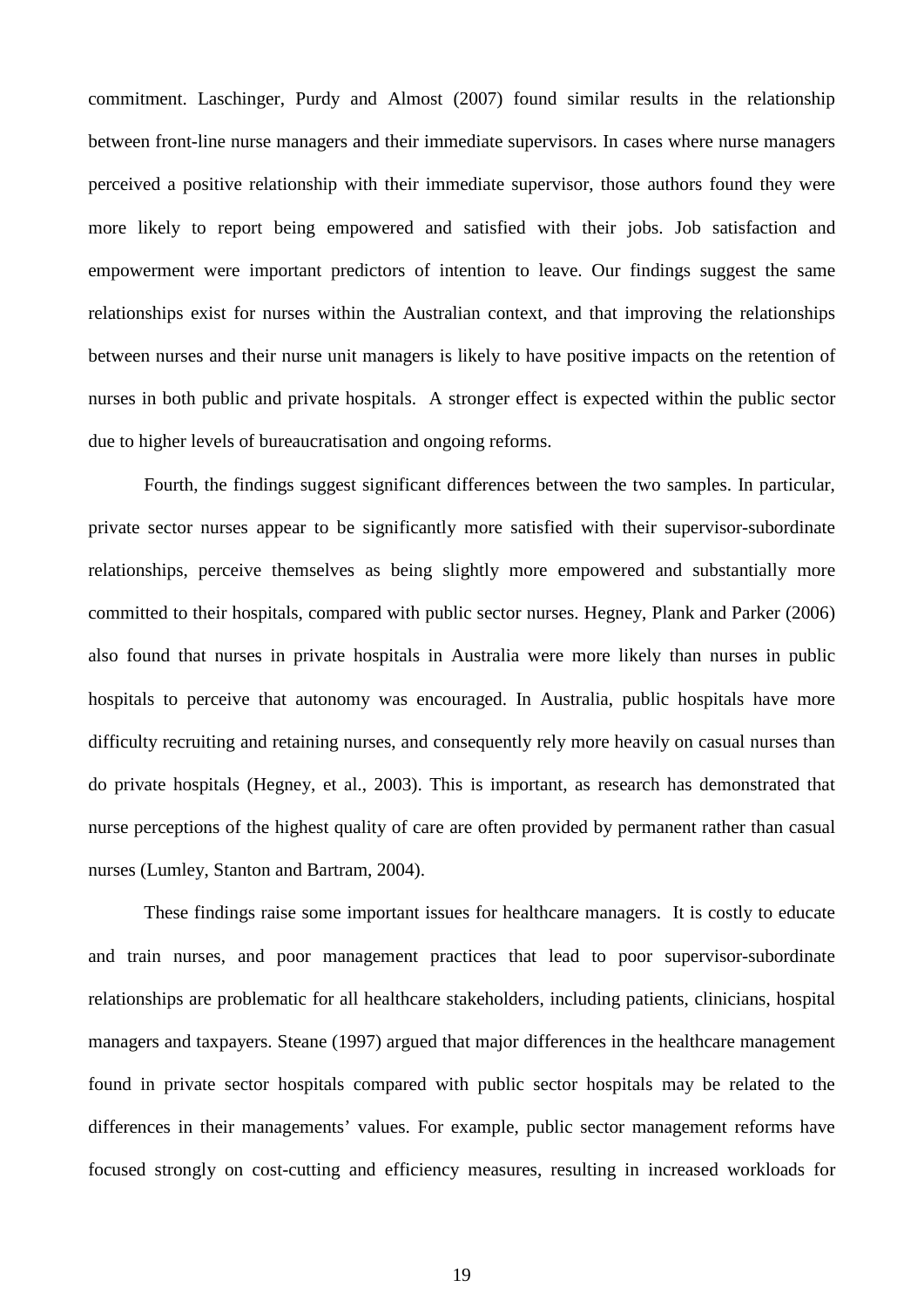nurses and supervisors have been expected to implement these changes. It is therefore perhaps not surprising that public sector nurses were less satisfied with supervisor-subordinate relationships when working within this context. One explanation for the significant differences in nurses' satisfaction with supervisor-subordinate relationships, psychological empowerment and affective commitment in this study may be related to the differences in such management values. However, such management strategies are not sustainable, especially considering the shortage of nurses and the cost involved in employing and training them.

Nurse unit managers are in a position to enhance psychological empowerment and affective commitment of nurses by utilising transformational leadership strategies to effectively communicate and implement key HRM strategies (e.g., extensive training, teamwork and decentralised decision making, greater information sharing and reasonable workloads). These practices would ensure that nurses are able to effectively practice the full scope of their professional activities (Ning, Zhong, Libo and Qiujie, 2009). Our findings suggest that there is much to be gained at the unit level by making sure that nurse managers have the knowledge, skills and abilities to translate HR policies and practices to empower and support their staff (Bartram, Stanton, Leggat, Casimir and Fraser, 2007; Leggat et al., 2010). This is further supported by Upenieks (2003), who argues that some of the success of magnet hospitals may be related to the model that encourages decision making decentralised to the unit level, using a shared governance model that offers nurses as much discretion as possible to use their expert skills in contributing to patient care.

#### **Limitations**

 The main limitation in this research is the use of self-report surveys which can cause common method bias. However, Spector (1994) argues that the self-reporting method is legitimate for gathering data about employees' perceptions, providing that instruments used reflect an extensive literature review. Moreover, pattern-matching and triangulation of qualitative data should also be used to support interpretations of the data. This research paper has used all of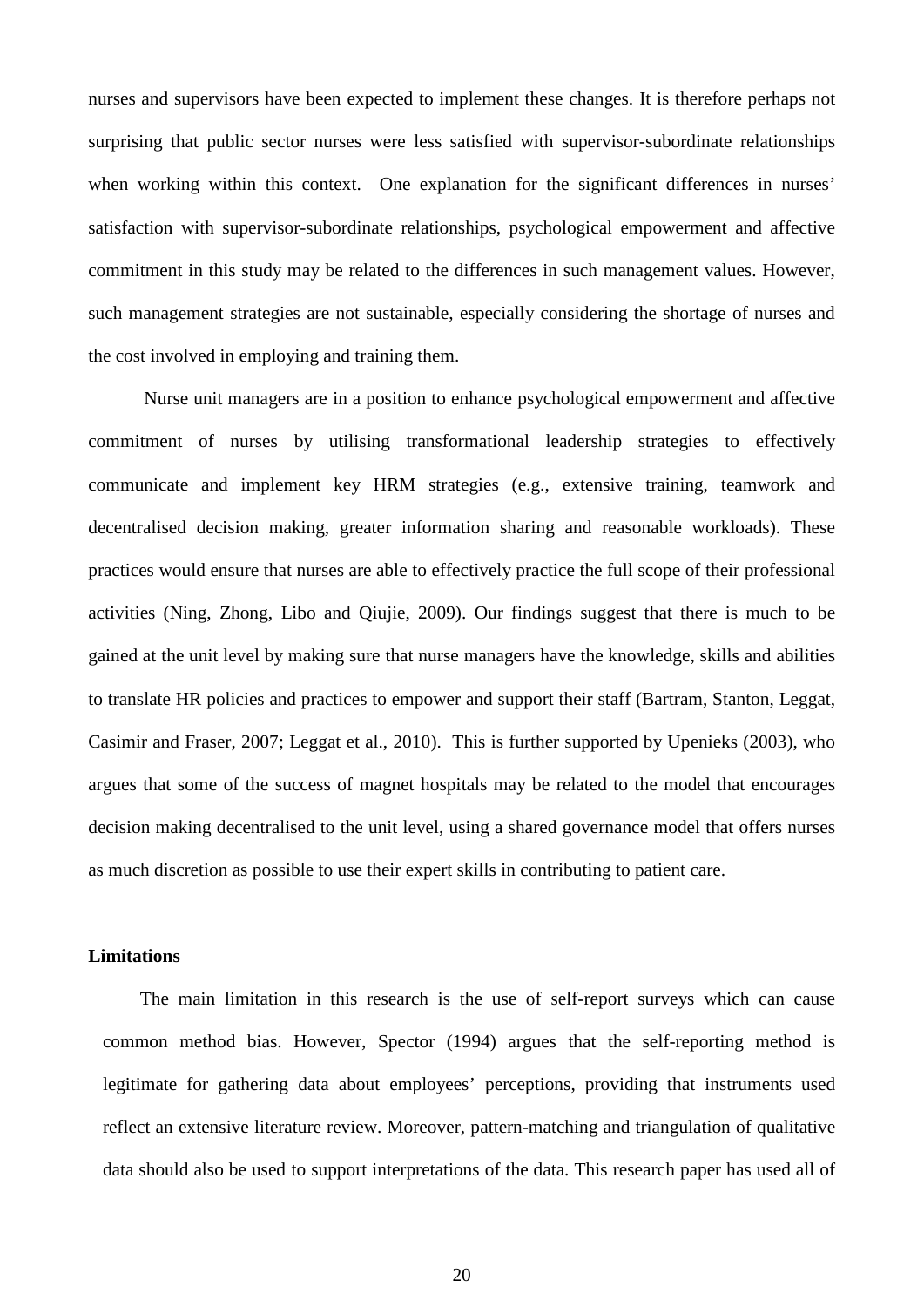these methods to improve the reliability and validity of our research findings. Another limitation is that there was a significant difference in the age of the two samples, with the public sector nurses being significantly younger. Further studies exploring the impact of age in these circumstances may be worthwhile, because past research has identified differences in workforce participation based on generational cohorts (Crumpacker and Crumpacker, 2007). This may affect the development of effective supervisor-subordinate relationships.

# **CONCLUSION**

Nursing is facing shortages in many countries globally, and effective retention strategies are eagerly sought. This Australian study examined both private and public sector hospital nurses' supervisornurse relationships, the resultant perceptions of empowerment and thereby, nurses' commitment to their hospitals. The findings indicate that present management practices are not ideal for promoting the very workplace relationships needed to support effective healthcare and to increase retention. One lesson for healthcare management is to ensure high quality relationships between supervisors and their nurses at all levels. For all nurses, irrespective of hospital sector, not only will they be more productive when they experience high quality supervision, but this supportive environment also enhances their perceptions of empowerment and thereby, their commitment to their hospital. One important consequence of this is the likely increased retention of nurses.

The findings of the paper are important for healthcare researchers and managers (particularly public sector) because, as Ackroyd et al. (2007, 23) argued there has been little attempt by government to 'evaluate whether management reforms … actually work' for all stakeholders concerned. While numerous factors will have affected the success of reforms, it could be argued that if the reforms had been successful, then there would be adequate nurses (and other healthcare professionals) in the public hospitals. Hence, this comparison of public and private sector nurses' attitudes towards some management practices sheds new light on what needs to change to keep nurses empowered in their jobs, and entice them to remain at their hospitals.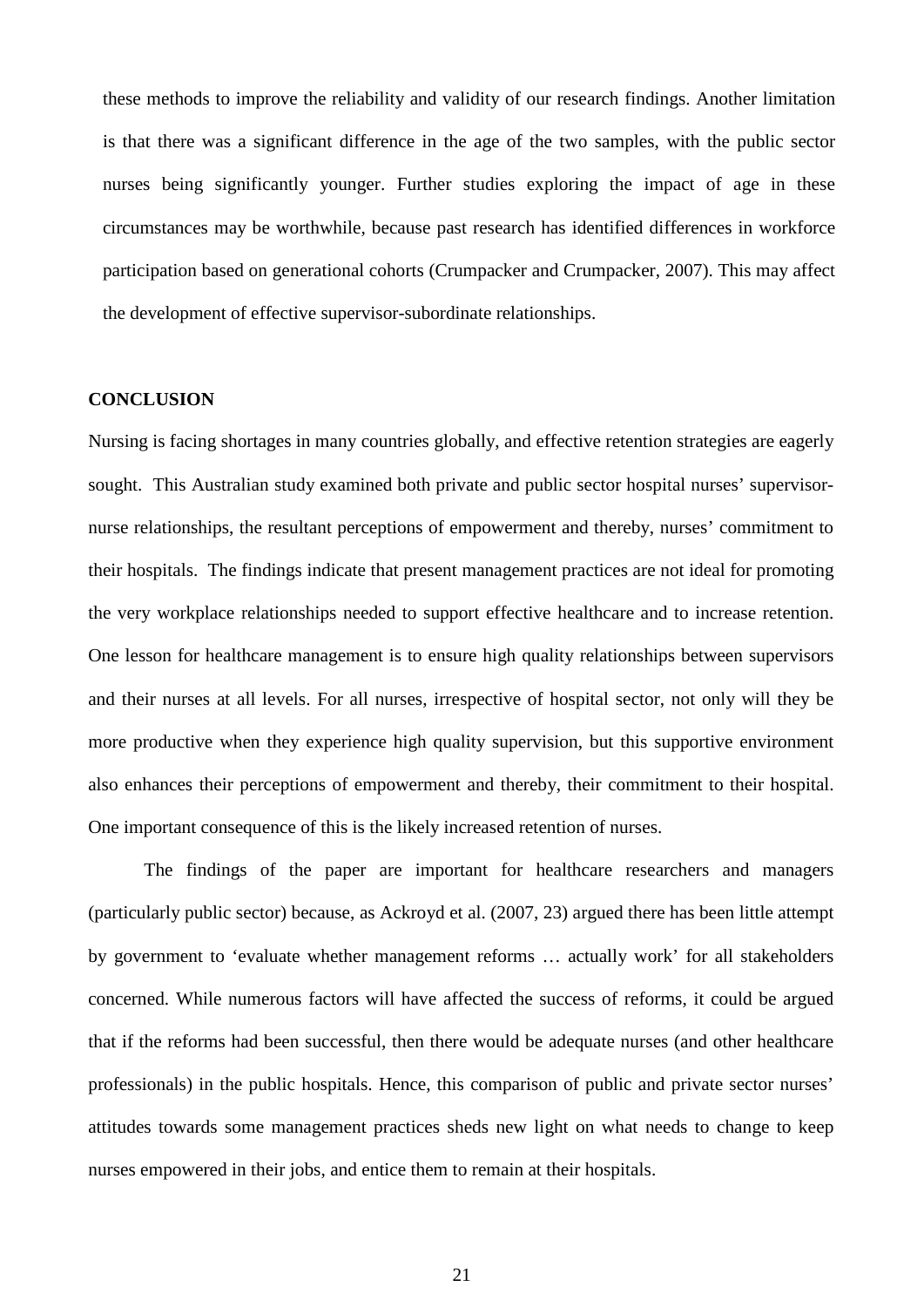#### **REFERENCES**

- Allen, N.J. and Meyer, J.P. (1990), 'The measurement and antecedents of affective, continuance, and normative commitment to the organisation, *Journal of Occupational and Organisational Psychology,* 63: 1-8.
- Alreck, P.L., and Settle, R.B. (1995), *The Survey Research Handbook.* Second Edition: Guidelines and Strategies for conducting a survey.
- Australian Bureau of Statistics (ABS) (2005) *Australian Social Trends*: Australian Bureau of Statistics*,* Canberra.
- Australian Bureau of Statistics (ABS) (2009) *Australian Social Trends*: Australian Bureau of Statistics*,* Canberra.
- Australian Institute of Health and Welfare. (2008), *Australian Hospital Statistics 2006-07*. Canberra.
- Aviolio, B. J., Zhu, W., Koh, W., and Bhatia, P. (2004), 'Transformational leadership and organizational commitment: mediating role of psychological empowerment and moderating role of structural distance', *Journal of Organizational Behavior*, 25: 951-968.
- Baldwin, N. (1990), 'Perceptions of pubic versus private sector personnel and informal red tape: their impact on motivation', *American Review of Public Administration,* 20: 7-27.
- Bartram, T., Stanton, P., Leggat, S., Casimir, G., and Fraser, B. (2007), 'Lost In Translation:Exploring the Link between HRM and Performance in Health Care,' *Human Resource Management Journal*, 17: 21–41.
- Basu, R. and Green, S.G. (1995), 'Subordinate Peformance, Leader-Subordinate Compatibility and Exchange Quality in Leader-Member Dyads: A field study', *Journal of Applied Social Psychology,* 25(1): 77-92.
- Berta, W., LaPorte, A., and Valdemanis, V. (2005), 'Observations on institutional long-term care in Ontario: 1996–2002', *Canadian Journal of Aging,* 24: 70-84.
- Bolton, S.C. (2001), 'Changing faces: nurses as emotional jugglers', *Sociology of Health and Illness,* 23(1): 85-100.
- Bolton, S.C. (2002), Consumer as King in the NHS. *International Journal of Public Sector Management,* 16(2): 122-130
- Bolton, S.C. (2003), 'Multiple Roles? Nurses as Managers in the NHS', *International Journal of Public Sector Management,* 16(2): 122-130.
- Bolton, S.C. (2004), 'A simple matter of control? NHS hospital nurses and new management', *Journal of Management Studies*, 41(2): 317-333.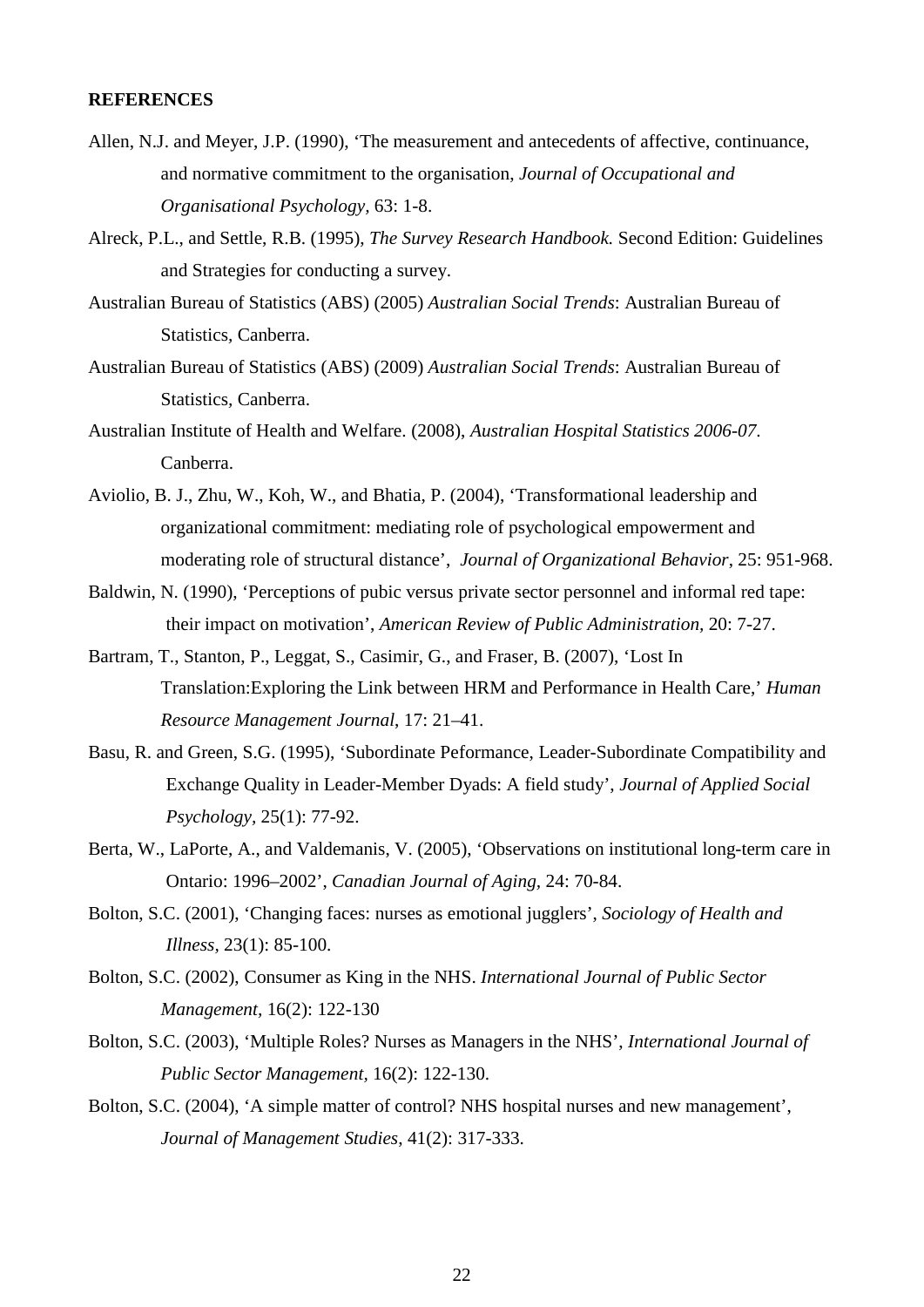- Boyle D.K., Bott, M.J., Hansen, H.E., Woods, C.Q., and Taunton, R.L. (1999), 'managers' leadership and critical care nurses' intent to stay, *American Journal of Critical Care* 8.6, 361-71.
- Boyne, G. A. (2002), 'Public and private management: what's the difference? *Journal of Management Studies, 39*(1): 97-122.
- Buchanan, J. and Considine, G. (2002), *Stop telling us to cope! NSW Nurses explain why they are leaving the profession*. *NSW Nurses Association*, Australian Centre for Industrial Relations Research and Training: University of Sydney Press, Sydney.
- Brunetto, Y, Farr-Wharton, R. and Shacklock, K. (2010), 'The impact of supervisor-subordinate relationships on morale: implications for public and private sector nurses' commitment', *Human Resource Management Journal*, 20(2): 206-225.
- Buchan, J. and Calman L (2004), *The Global Shortage of Registered Nurses: An Overview of Issues and Actions.* International Council of Nurses, Geneva.
- Buerhaus, P., Staiger, D.O. and Auerbach, D. (2007) 'Better late than never: workforce supply implications of later entry into nursing, *Health Affairs,* 26(1): 178-185.
- Cohen, D. (2006), 'The aging nursing workforce: How to retain experienced nurses' *Journal of Healthcare Management,* 51(4): 233-245
- Conger, J. A., and Kanungo, R. N. (1988), 'The empowerment process: integrating theory and practice', *Academy of Management Review, 13*(3): 471-482.
- Coursey, D., and Bozeman, B. (1990), 'Decision making in public and private organisations: a test of alternative concepts of publicness', *Public Administration Review, 50*: 525-535.
- Crumpacker, M and Crumpacker, J.M. (2007), Succession planning and generational stereotypes: Should HR consider age-based values and attitudes a relevant factor or passing fad?, *Public Personnel Management*, 36(4): 349-369.
- DeCotiis, T. and Summers, T. (1987), 'A path-analysis of a model of the antecedents and consequences of organizational commitment', *Human Relations*, 40(7): 445-70.
- Duckett, S. J., and Jackson, T. J. (2000), 'The new health insurance rebate: an inefficient way of assisting public hospitals', *Medical Journal of Australia,* 172: 439-442.
- Dunham, R.B., Grube, J.A., and Castaneda, M. B (1994), 'Organizational commitment: The utility of an integrative definition' *Journal of Applied Psychology,* 79(3): 370-380.
- Eisenberger, R., S. Armeli, B. Rexwinkel, P. D. Lynch and L. Rhoades (2001), 'Reciprocation of Perceived Organizational Support', *Journal of Applied Psychology* 86: 42-51.
- Ghauri, P. and Gronhaug, K. (2002), '*Research methods in business studies: a practical guide*' Financial Times-Prentice-Hall, Harlow, United Kingdom.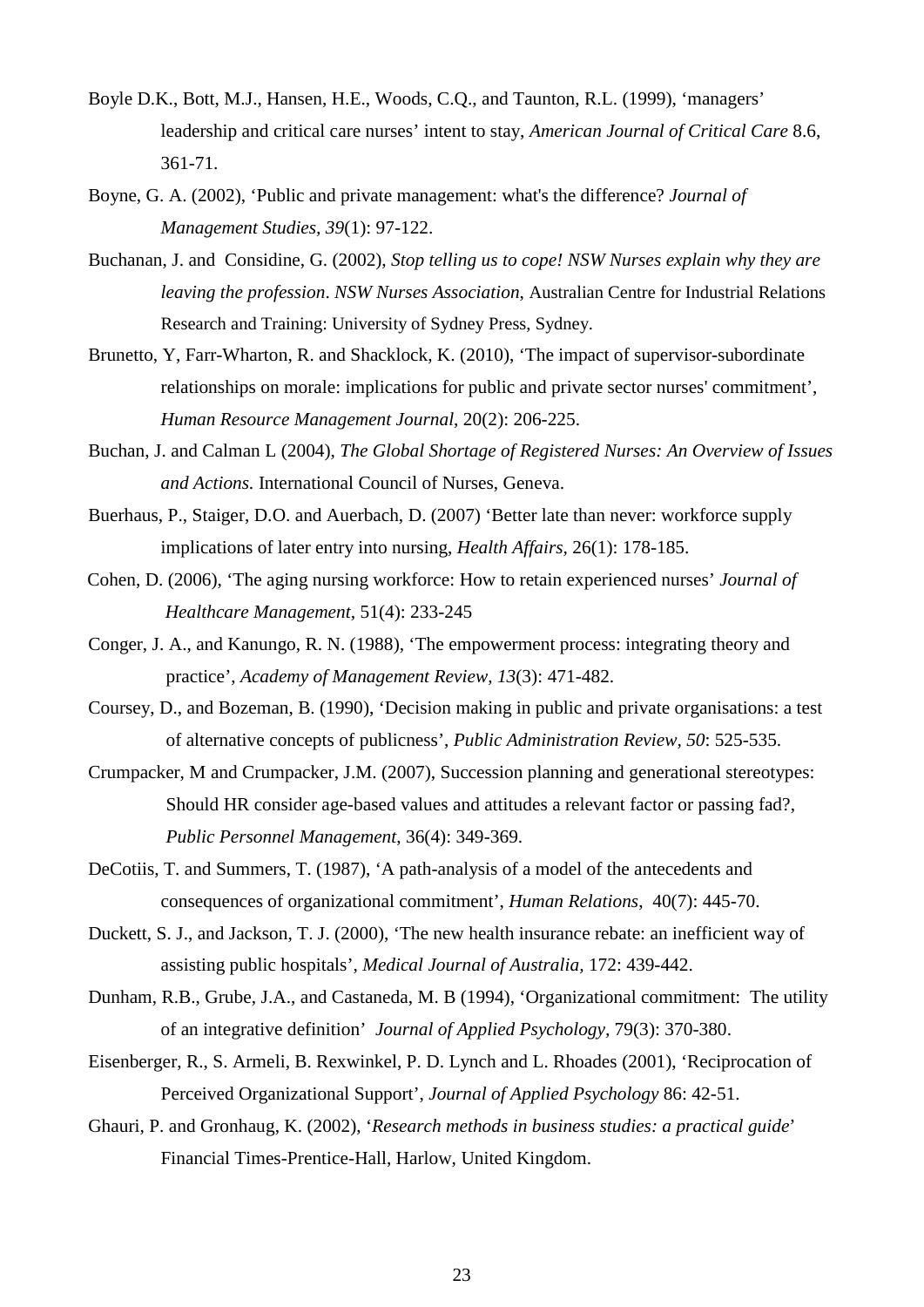- Graen, G.B and Uhl-Bien, M. (1995), Relationship-based approach to leadership: Development of leader-member exchange (LMX) theory of leadership over 25 years: Applying a multilevel multi, *Leadership Quarterly* 6(2): 219–247.
- Gray, A.M. and Phillips, V.L. (1994), 'Turnover, age and length of service: a comparison of nurses and other staff in the National Health Service, *Journal of Advanced Nursing,* 19: 819-827.
- Gregersen, H.B. and Black, J.S. (1992), 'Antecedents to commitment to a parent company and a foreign operation', Academy of Managerial Journal, 35(1): 65-90.
- Gollan, P. (2005), 'High Involvement management and human resource sustainability: The challenges and opportunities', *Asia Pacific Journal of Human Resources,* 43(1): 18-33.
- Gomez C. and Rosen B. (2001), 'The leader-member exchange as a link between managerial tract and employee empowerment', *Group Organisation management* 26: 53-69.
- Gerstner, C.R. and Day, D.V. (1997), 'Meta-analytic review of leader-member exchange theory: Correlates and construct issues', *Journal of Applied Psychology*, 82(6): 827-844.
- Hardie, E. A., and Critchley, C. R. (2008), 'Public perceptions of Australia's doctors, hospitals and health care systems', *Medical Journal of Australia,* 189(4): 210-214.
- Harmon J, Scotti DJ, Behson B, Farias G, et al. (2003), 'Effects of high-involvement work systems on employee satisfaction and service costs in veterans' healthcare', *Journal of Healthcare Management*, 48( 6): 393–406.
- Hegney D, Plank A and Parker V. (2003),' Nursing workloads: the results of a study of Queensland nurses', *Journal of Nursing Management*, 11: 307-14.
- Hegney D, Plank A and Parker V. (2006), 'Extrinsic and intrinsic work values: their impact on job satisfaction in nursing', *Journal of Nursing Management*, 14: 271-81.
- Herman, R.E. and Gioia, J.L. (1998), 'Making work meaningful: Secrets of the future-focused corporation', *Futurist,* 32(9): 24-38.
- Kanter, R. M. (1993), *Men and Women of the Corporation*. New York: Basic Books.
- Kirkman, B, I. and Rosen, B. (1999),' Beyond self-management: Antecedents and Consequences of team empowerment', *Academy of Management Journal,* 42(1): 58-74.
- Kirkpatrick, I., Ackroyd, S. and Walker, R. (2004),*The New Managerialism and Public Service Professions,* London, Palgrave.
- Larrabee, J. H., Withrow, M. L., Janney, M. A., Hobbs, G. R., Ostrow, C. L., and Burant, C. (2003), 'Predicting registered nurse job satisfaction and intent to leave', *Journal of Nursing Administration, 33*(5): 271-283.
- Laschinger, H.K.S., Shamian, J. and Thomson, D. (2001), 'Impact of Magnet Hospital characteristics on Nurses' perceptions of trust, burnout, quality of care, and work satisfaction', *Nursing Economics*, 19(5): 209-219.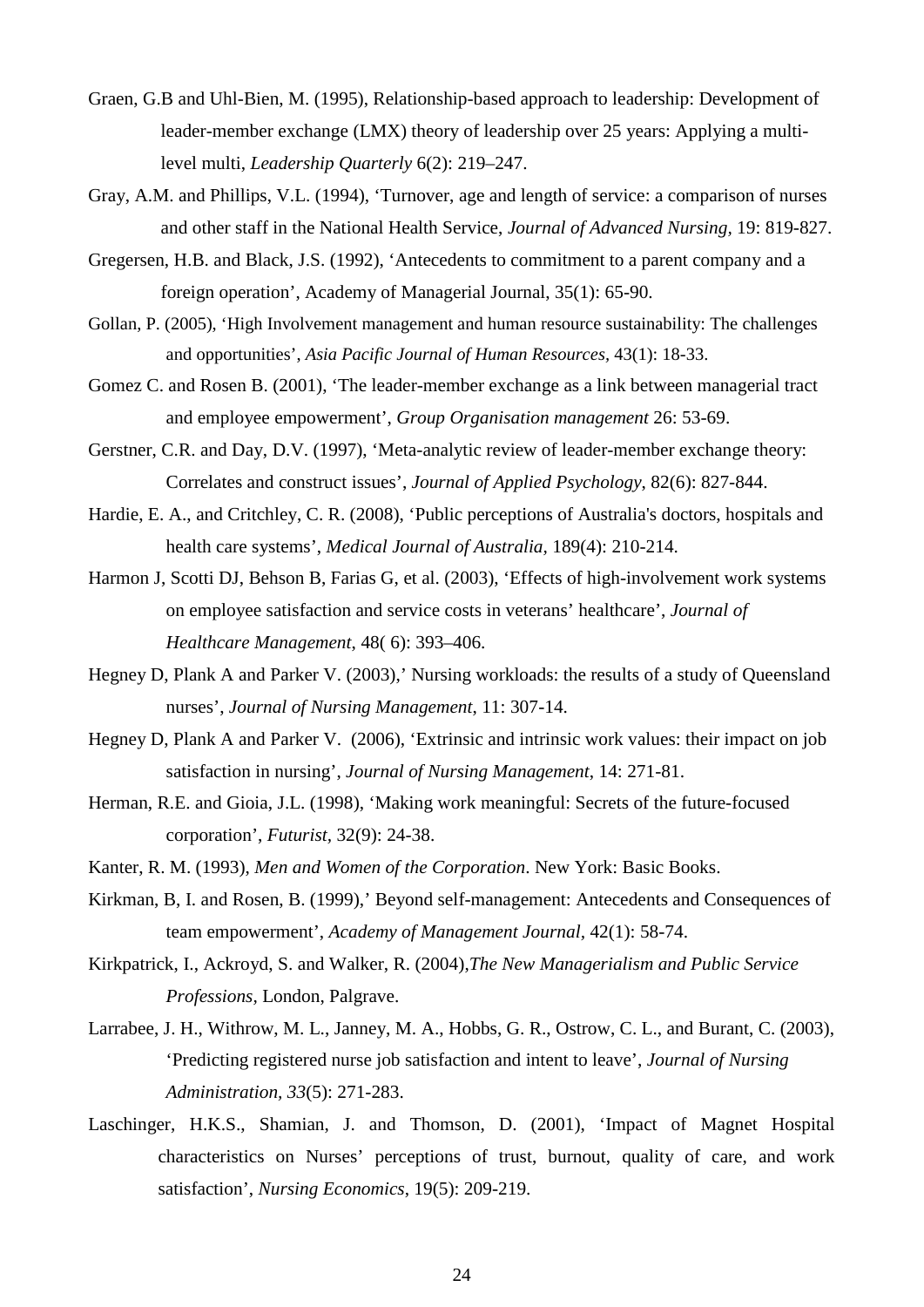- Laschinger, H. K. S., Finegan, J., Shamian, J., and Wilk, P. (2004), 'A longitudinal analysis of the impact of workplace empowerment on work satisfaction', *Journal of Organizational Behavior, 25*(4): 527-you need a page number for this.
- Laschinger HKS, Purdy N. and Almost J. (2007), 'The impact of leader-member exchange quality, empowerment and core self-evaluation on nurse manager's job satisfaction', *The Journal of Nursing Administration*, 37(5): 221-229.
- Leggat, S.G., Bartram, T. Casimir, G. and Stanton, P. (2010), 'Nurse perceptions of the quality of patient care: confirming the importance of empowerment and job satisfaction', *Health Care Management Review,* 35(4): 1-10.
- Linden, R.C., Wayne, S.J. and Sparrowe, R.T. (2000), 'An examination of the mediating role of psychological empowerment on the relations between the job, interpersonal relationships and work outcomes', *Journal of Applied Psychology,* 85(3): 407-416.
- Lloyd, P., Braithwaite, J., and Southon, G. (1999), 'Empowerment and the performance of health services', *Journal of Management in Medicine*, 13(2): 83-94.
- Lumley, C., Stanton, P. and Bartram, T. (2004), Casualisation friend or Foe? A case study investigation of two hospitals, *New Zealand Journal of Employment Relations*, 29(2): 33- 48.
- Mathieu, J. E. and Zajac, D. M.(1990), A review and meta-analysis of the antecedents, correlates, and consequences of organizational commitment, *Psychological Bulletin,* 108,2, 171- 194
- McGregor, M. J., Cohen, M., McGrail, K. M., et al., (2005), 'Staffing levels in not-for-profit and for profit long-term care facilities: Does type of ownership matter?' *Canadian Medical Association Journal,* 172: 645-9.
- McGrail, K. M., McGregor, M. J., Cohen, M., Tate, R. B., and Ronald, L. A. (2007), 'For-profit versus not-for-profit delivery of long-term care', *Canadian Medical Association Journal,*  176(1): 57-58.
- Metocchi, M. (2002), 'The influence of leadership and member attitudes in understanding the nature of union participation', *British Journal of Industrial Relations,* 40: 87-111.
- Meyer, J.P., Allen, N.J., and Gellatly, I. R. (1990), 'Affective and continuance commitment to the organization', *Human Resource Management Review*, 1: 61-89.
- Meyer, J. P. and Allen, N. J. (1997), *Commitment in the Workplace, Theory, Research and Application,* Thousand Oaks, London, New Delhi.
- Morrison, R. S., Jones, L., and Fuller, B. (1997), 'The relation between leadership style and empowerment on job satisfaction of nurses', *Journal of Nursing Administration,* 27(5): 27-34.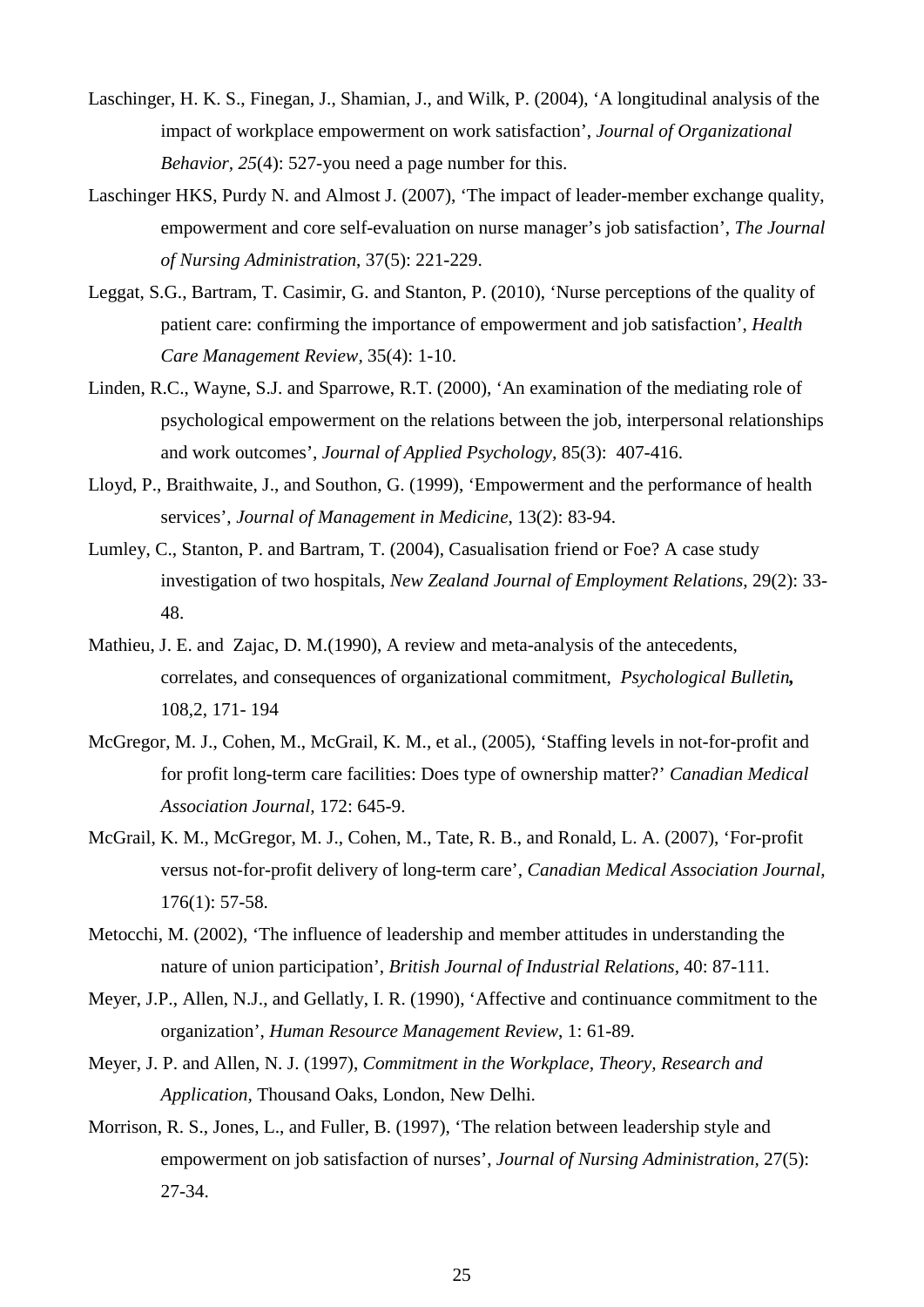- Moseley, A.L., Jeffers, L., and Paterson, J.B. (2008), 'The retention of the older nursing workforce: a literature review exploring factors which influence the retention and turnover of older nurses', *Contemporary Nurse*, 30(1): 46-56.
- Mottaz, C.J., (1988), 'Determinants of organizational commitment', *Human Relations*, 41: 467-482.
- Mrayyan, M.T. (2005) Nurse job satisfaction and retention: comparing public to private hospitals in Jordan. *Journal of Nursing Management* 13(1): 40-50.
- Morris, J.H. and Sherman, J.D. (1981), 'Generalisability of an Organisational Commitmen model' *Academy of Management Journal,* Vol. 24(3): 512-526.
- Mueller, B. H., & Lee, J. (2002). Leader-member exchange and organizational communication satisfaction in multiple contexts. *The Journal of Business Communication, 39*: 220-244.
- Ning, S., Zhang, H., Libo, W. and Qiujie, L. (2009), The impact of nurses empowerment on job satisfaction, *Journal of Advanced Nursing*, 65(12): 2642-2648.
- Nunally, J. C. (1978). *Psychometric Theory*. New York: McGraw-Hill.
- Pitt, M., Leyland, F., Foreman, S. K. and Bromfield, D. (1995). 'Organisational commitment and service delivery: Evidence from an industrial setting in the UK', *International Journal of Human Resource Management,* 6(1): 369-389.
- Pollitt, C. (1995), 'Justification by works or by faith? Evaluating the new public management', *Evaluation,* 1(2): 133-154.
- Rafferty, A.M., Clarke, S.P., Coles, J., Ball, J. and James, P. (2007), 'Outcomes of variation in hospital nurse staffing in English hospitals: cross-sectional analysis of survey data and discharge records', *International Journal of Nursing Studies,* 44(2): 175-182.
- Rainey, H. (1979), 'Perceptions of incentives in business and government: implications for Civil Service reform', *Public Administration Review, 39*: 440-448.
- Robertson, I. K., and Richardson, J. R. J. (2000), 'Coronary angiography and coronary artery revascularisation rates in public and private hospitals after subacute myocardial infarction', *Medical Journal of Australia,* 173(6): 291-295.
- Rhodes, S.R. and R.M. Steers. (1981). Conventional vs. worker-owned organizations, *Human Relations*, 24: 1013-1035.
- Rousseau, D.M. (1989). 'Psychological and Implied Contracts in Organizations,' *Employee Responsibilities and Rights Journal*, 2: 121-139.
- Schofield, D.J. and Beard, J.R. (2005), Baby boomer doctors and nurses: demographic change and transitions to retirement, *Medical Journal of Australia,* 183: 80-83.
- Scotti, D. J., Harmon, J., and Behson, S. J. (2007), 'Links among high-performance work environment, service quality and customer satisfaction: an extension to the healthcare sector', *Journal of Healthcare Management,* 52(2): 109-125.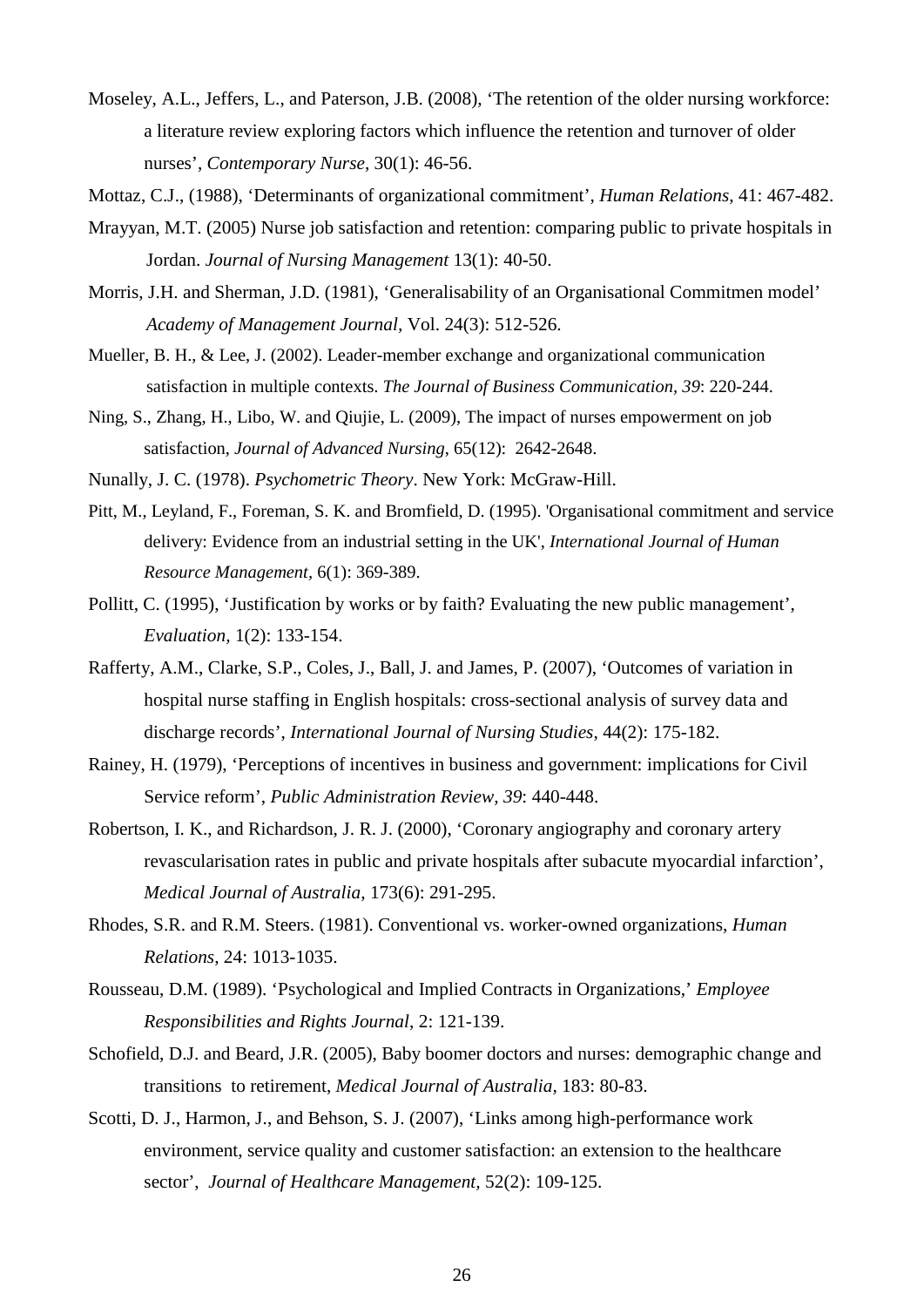- Shacklock, K., Brunetto, Y. and Nelson, S. A. (2009), 'The different variables that affect older males 'and females' intentions to continue working', *Asia Pacific Journal of Human Resources*, 47(1): 79-101.
- Sparrowe, R. and Linden, R. (1997), 'Process and Structure in Leader-Member Exchange', *Academy of Management Journal,* 22(2): 522-552.
- Spector, P. E. (1994), Using self-report questionnaires in OB research: A comment on the use of a controversial method, *Journal of Organizational Behavior,* 15: 385–392.
- Spreitzer, G. (1995). Psychological empowerment in the workplace: dimensions, measurement and validation. *Academy of Management Journal*, 38: 1442-1465.
- Spreitzer, G., Kizilos, M. A., and Nason, S. W. (1997), 'A dimensional analysis of the relationship between psychological empowerment and effectiveness, satisfaction, and strain', *Journal of Management, 23*(5): 679-704.
- Steane, P. (1997), 'Oils Ain't Oils! Strategy Across Sectors', *International Journal of Public Sector Management,* 10(6): 461-470.
- Sutton Bell, N., and Narz, M. (2007), 'Meeting the challenges of age diversity in the workplace. *The CPA Journal*, *77*(2): 56–59.
- Taunton, R.L., Boyle, D.K., Woods, C.Q., Hansen, H.E. and Bott, M.J. (1997), 'Manager Leadership and Retention of Hospital staff nurses, *Western Journal of Nursing Research,*  19(2): 205-226.
- Upenieks, V.V (2003), 'The interrelationship of organizational characteristics of magnet hospitals,nursing leadership and nursing job satisfaction', *Healthcare Manager* 22(2): 83– 98.
- Walton, R.E. (1985). From control to commitment in the workplace, *Harvard Business Review*, 63(2): 77-84.
- Wayne, S. J., Shore, L. M., and Liden, R. C. (1997), 'Perceived organizational support and leader member exchange A social exchange perspective', *Academy of Management Journal*, 40: 82-111.
- Yrie, A. C., Hartman, S. J., and Galle, W. P. Jr. (2003), 'Examining communication style and leadermember exchange: Considerations and concerns for managers', *International Journal of Management,* 20: 92-100.
- Yun, H., Jie, S. and Anli, J. (2010), Nursing shortage in China: State, causes and strategy, *Nursing Outlook*, 58: 122-128.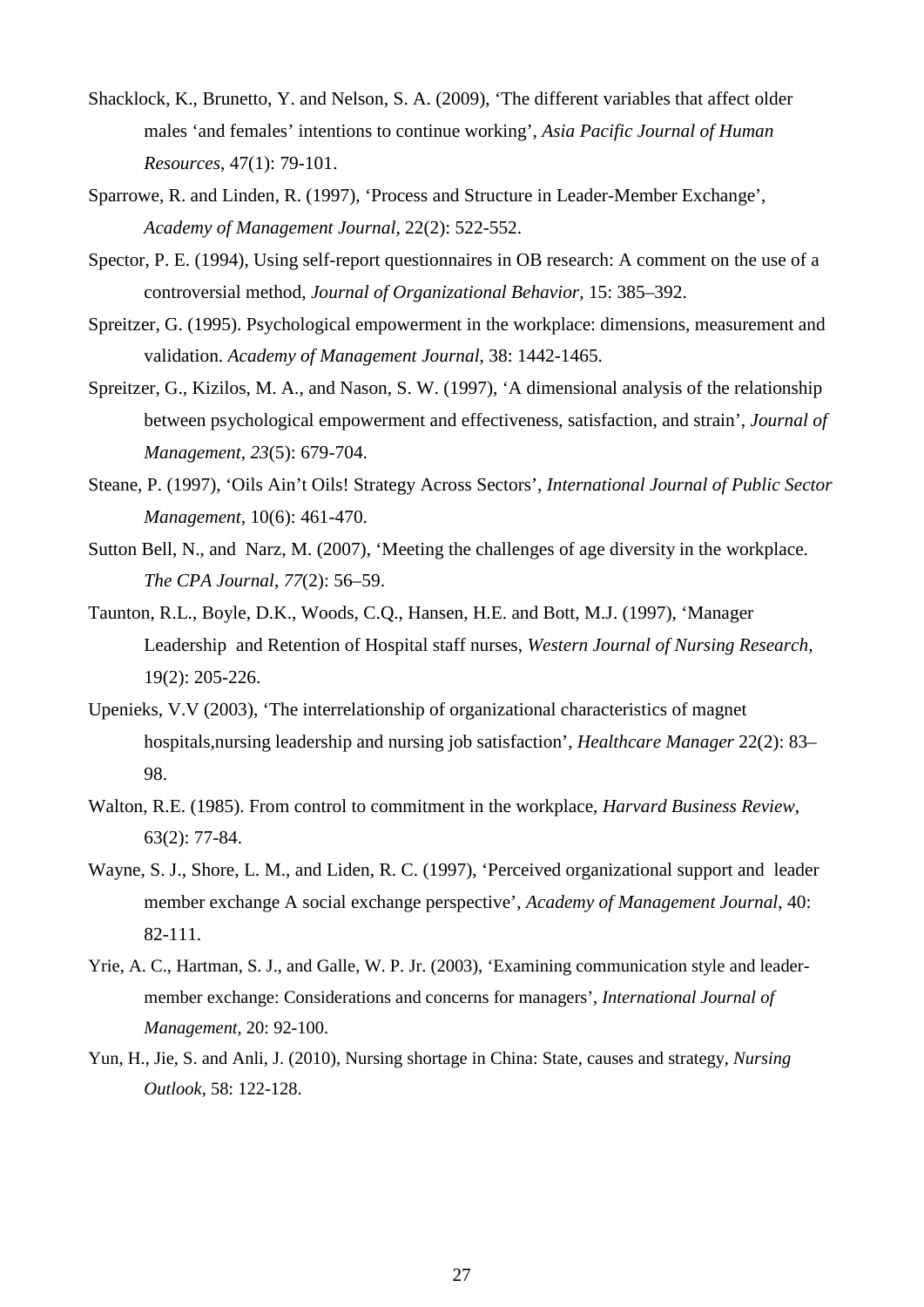# **Table 1 Hospital Sample Distribution**

|                    | Urban/<br>regional | Dealing with<br><b>Acute cases</b> | <b>Teaching</b><br><b>Hospital</b> | Large > 500 beds,<br><b>Medium 300-500 beds,</b><br><b>Smaller &lt;300 beds</b> |
|--------------------|--------------------|------------------------------------|------------------------------------|---------------------------------------------------------------------------------|
| Private Hospital 1 | Urban              | Yes                                | Yes                                | Large (578 beds)                                                                |
| Private Hospital 2 | Urban              | Yes                                | N <sub>0</sub>                     | Medium (416 beds)                                                               |
| Private Hospital 3 | Urban              | Yes                                | N <sub>0</sub>                     | Medium (317 beds)                                                               |
| Private Hospital 4 | Regional           | Yes                                | N <sub>o</sub>                     | Small (260 beds)                                                                |
| Private Hospital 5 | Urban              | Yes                                | N <sub>o</sub>                     | Small (239 beds)                                                                |
| Private Hospital 6 | Urban              | Yes                                | No                                 | Small (219 beds)                                                                |
| Private Hospital 7 | Regional           | Yes                                | N <sub>o</sub>                     | Small (206 beds)                                                                |
| Public Hospital 1  | Regional           | Yes                                | Yes                                | Large (893 beds)                                                                |
| Public Hospital 2  | Urban              | Yes                                | Yes                                | Large $(760$ beds)                                                              |
| Public Hospital 3  | Regional           | Yes                                | N <sub>o</sub>                     | Small (160 beds)                                                                |

| <b>Variable</b>     | <b>Mean</b> | <b>Standard</b>  | $\blacksquare$ | $\overline{2}$ | 3       | 4       | 5      |
|---------------------|-------------|------------------|----------------|----------------|---------|---------|--------|
|                     |             | <b>Deviation</b> |                |                |         |         |        |
| 1. Gender           |             |                  |                |                |         |         |        |
| $2. \text{Age}$     |             |                  | $126**$        |                |         |         |        |
| 3. LMX              | 3.989       | 1.015            | $-.09**$       | $.08**$        |         | (.80)   |        |
| 4. Empowerment      | 4.035       | .578             | $-.046$        | $.06*$         | $.37**$ |         | (.85)  |
| 5. Affective Commit | 3.379       | 1.012            | $-.042$        | $.07**$        | $.44**$ | $.41**$ | 1(.87) |

 $a<sup>a</sup> N = 1283$ . Numbers in parentheses on the diagonal are the Cronbach's alpha coefficients of the composite scales.

\*\* Correlation is significant at the 0.01 level (2-tailed).

\* Correlation is significant at the 0.05 level (2-tailed).

|                                                    |  |  | TABLE 3 Hierarchical Regression analyses detailing the relationships between supervisor- |  |
|----------------------------------------------------|--|--|------------------------------------------------------------------------------------------|--|
| nurse relationships and perceptions of empowerment |  |  |                                                                                          |  |

| Psychological<br>empowerment               | <b>Private sector</b><br>nurses'<br><b>B</b> scores | <b>Private sector</b><br>nurses'<br><b>B</b> scores | <b>Public sector</b><br>nurses'<br>$\beta$ scores | <b>Public sector</b><br>nurses'<br><b>B</b> scores |
|--------------------------------------------|-----------------------------------------------------|-----------------------------------------------------|---------------------------------------------------|----------------------------------------------------|
| Age                                        | $19**$                                              | $.18**$                                             | $-.04$                                            | .009                                               |
| Gender                                     | $.1***$                                             | .019                                                | $-.004$                                           | .047                                               |
| Supervisor-<br>subordinate<br>relationship |                                                     | $.318**$                                            |                                                   | $.413**$                                           |
| F                                          | 17.118**                                            | 47.618**                                            | .522                                              | $31.022**$                                         |
| $\mathbf{R}^2$                             | .037                                                | .138                                                | .002                                              | .168                                               |

\*\* Correlation is significant at the 0.01 level (2-tailed).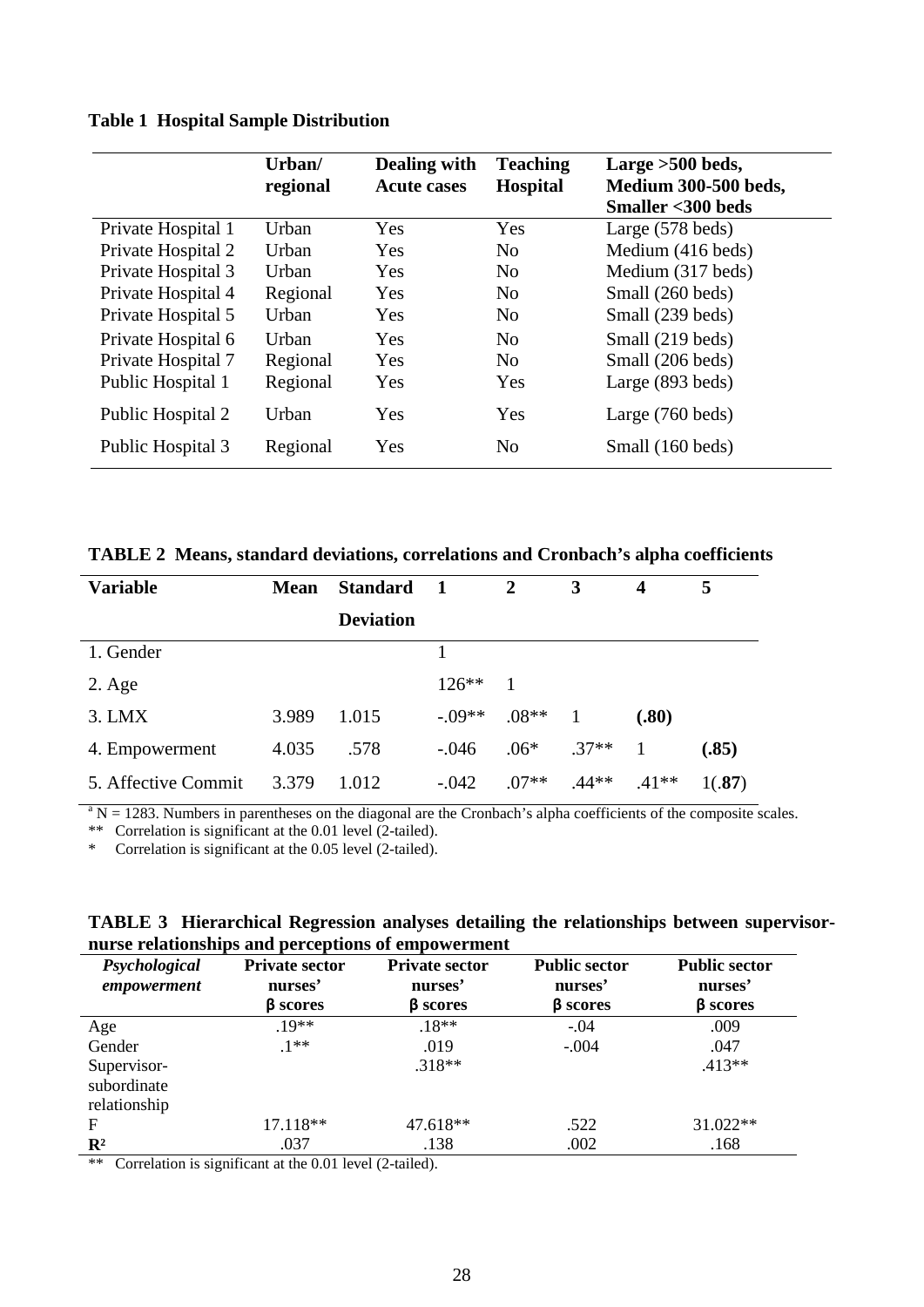| <b>Affective</b><br>commitment | <b>Private sector</b><br>nurses'<br><b>B</b> scores | <b>Private sector</b><br>nurses'<br><b>B</b> scores | <b>Public sector</b><br>nurses'<br><b>B</b> scores | <b>Public sector</b><br>nurses'<br>β scores |
|--------------------------------|-----------------------------------------------------|-----------------------------------------------------|----------------------------------------------------|---------------------------------------------|
| Age                            | .01                                                 | .007                                                | .05                                                | .04                                         |
| Gender                         | $-.05$                                              | $-.021$                                             | $.23**$                                            | $.14**$                                     |
| Empowerment                    |                                                     | $.47**$                                             |                                                    | $.219**$                                    |
| F                              | 1.228                                               | 110.119**                                           | 26.978                                             | 37.879**                                    |
| $\mathbf{R}^2$                 | .01                                                 | .27                                                 | .057                                               | .098                                        |

**TABLE 4 Hierarchical Regression analyses detailing the relationships between perceptions of empowerment and affective commitment** 

\*\* Correlation is significant at the 0.01 level (2-tailed).

**Table 5 Hierarchical Regression analyses detailing the relationships between supervisornurse relationships with perceptions of empowerment and affective commitment** 

| <b>Affective</b><br>commitment             | <b>Private sector</b><br>nurses'<br><b>B</b> scores | <b>Private sector</b><br>nurses'<br><b>B</b> scores | <b>Public sector</b><br>nurses'<br><b>B</b> scores | <b>Public sector</b><br>nurses'<br><b>B</b> scores |
|--------------------------------------------|-----------------------------------------------------|-----------------------------------------------------|----------------------------------------------------|----------------------------------------------------|
| Age                                        | .01                                                 | .001                                                | $.23**$                                            | .03                                                |
| Gender                                     | $-.05$                                              | $-.02$                                              | .05                                                | $.1**$                                             |
| Supervisor-<br>subordinate<br>relationship |                                                     | $.234**$                                            |                                                    | $.26**$                                            |
| Empowerment                                |                                                     | $.346**$                                            |                                                    | $.356**$                                           |
| F                                          | 1.228                                               | 123.700**                                           | 26.978**                                           | 74.461**                                           |
| $\mathbf{R}^2$                             | .01                                                 | .216                                                | .057                                               | .282                                               |

\*\* Correlation is significant at the 0.01 level (2-tailed).

# **Table 6 Results of an MANOVA comparing the means for supervisor-nurse relationships, empowerment and affective commitment**

|                             | <b>Private sector</b> # |           | Public sector## |           |                |
|-----------------------------|-------------------------|-----------|-----------------|-----------|----------------|
|                             | Mean <sup>a</sup>       | <b>SD</b> | <b>Mean</b>     | <b>SD</b> | <b>T</b> value |
| <b>LMX</b>                  | 4.53                    | .92       | 3.61            | .99       | $-12.54**$     |
| Empowerment                 | 4.11                    | 1.2       | 3.93            | 1.2       | $-4.59**$      |
| <b>Affective Commitment</b> | 4.05                    | 1.18      | 2.98            | 1.22      | $-14.16**$     |

 $\frac{4}{\text{N}}$  N= 900  $\frac{4\text{m}}{\text{N}}$  N = 383<br> **a**Mean: 1 = Strongly Disagree, through to 5 = Strongly Agree

\*\* Correlation is significant at the 0.001 level (2-tailed).

# **TABLE 7 Public sector nurses: Factors affecting affective commitment (N=75)**